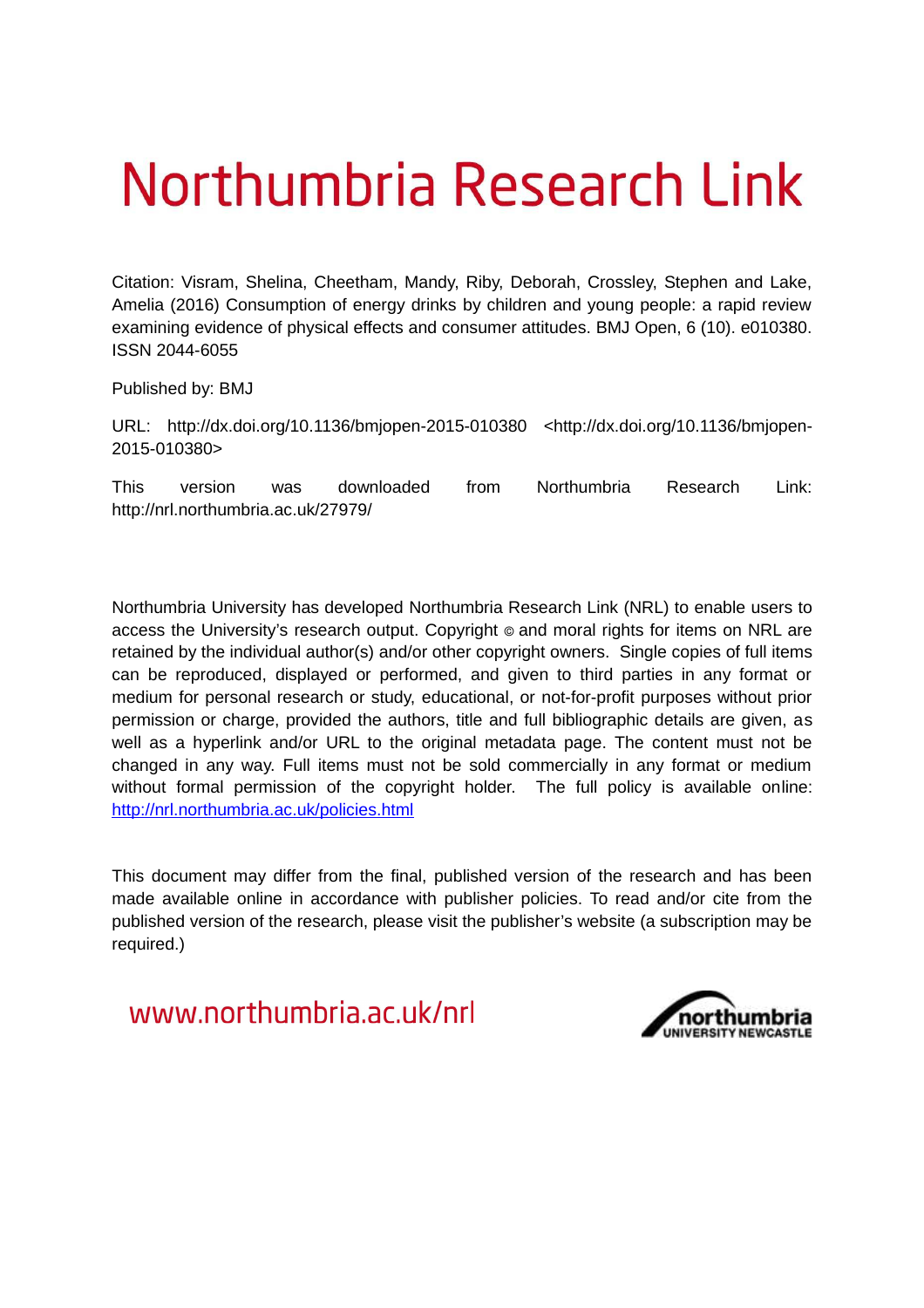## <span id="page-1-0"></span>**BMJ Open Consumption of energy drinks by** children and young people: a rapid review examining evidence of physical effects and consumer attitudes

Shelina Visram,<sup>1,2</sup> Mandy Cheetham,<sup>2,3</sup> Deborah M Riby,<sup>4</sup> Stephen J Crossley,<sup>1</sup> Amelia A Lake<sup>1,2</sup>

#### To cite: Visram S.

Cheetham M, Riby DM, et al. Consumption of energy drinks by children and young people: a rapid review examining evidence of physical effects and consumer attitudes. BMJ Open 2016;6:e010380. doi:10.1136/bmjopen-2015- 010380

▶ Prepublication history for this paper is available online. To view these files please visit the journal online [\(http://dx.doi.org/10.1136/](http://dx.doi.org/10.1136/bmjopen-2015-010380) [bmjopen-2015-010380](http://dx.doi.org/10.1136/bmjopen-2015-010380)).

Received 27 October 2015 Revised 29 July 2016 Accepted 2 September 2016



For numbered affiliations see end of article.

Correspondence to Dr Shelina Visram; shelina. visram@durham.ac.uk

#### ABSTRACT

**Objective:** To examine patterns of energy drink consumption by children and young people, attitudes towards these drinks, and any associations with health or other outcomes.

**Design:** Rapid evidence assessment and narrative synthesis.

Data sources: 9 electronic bibliographic databases, reference lists of relevant studies and searches of the internet.

Results: A total of 410 studies were located, with 46 meeting the inclusion criteria. The majority employed a cross-sectional design, involved participants aged 11–18 years, and were conducted in North America or Europe. Consumption of energy drinks by children and young people was found to be patterned by gender, with boys consuming more than girls, and also by activity levels, with the highest consumption observed in the most and least sedentary individuals. Several studies identified a strong, positive association between the use of energy drinks and higher odds of health-damaging behaviours, as well as physical health symptoms such as headaches, stomach aches, hyperactivity and insomnia. There was some evidence of a dose–response effect. 2 experimental studies involving small numbers of junior athletes demonstrated a positive impact on limited aspects of sports performance. 3 themes emerged from the qualitative studies: reasons for use; influences on use; and perceived efficacy and impact. Taste and energyseeking were identified as key drivers, and branding and marketing were highlighted as major influences on young people's consumption choices. Awareness of possible negative effects was low.

**Conclusions:** There is growing evidence that consumption of energy drinks is associated with a range of adverse outcomes and risk behaviours in terms of children's health and well-being. However, taste, brand loyalty and perceived positive effects combine to ensure their popularity with young consumers. More research is needed to explore the short-term and long-term impacts in all spheres, including health, behaviour and education. Trial registration number: CRD42014010192.

#### Strengths and limitations of this study

- **EXECUTE:** This is the first independent review of the scientific literature relating solely to the consumption of energy drinks by children and young people.
- $\blacksquare$  Key strengths include the comprehensiveness of the searches, the systematic study selection process and rigorous synthesis methods used.
- $\blacksquare$  The inclusion of qualitative research exploring children and young people's views, alongside quantitative studies on health and other effects, helps to enhance the relevance of the findings for the design and evaluation of future policy and practice interventions.
- $\blacksquare$  The strength of the conclusions is limited by the quality of the individual studies, which varied due to factors such as the sample sizes, crosssectional designs and reliance on self-report data.
- $\blacksquare$  Few studies examined educational or social outcomes, highlighting a need for further research that examines the short-term and long-term impact of energy drinks in relation to a wider range of outcomes.

#### INTRODUCTION

Energy drinks are non-alcoholic beverages that typically contain high levels of caffeine  $(>150 \text{ mg/L})$  and sugar in combination with other ingredients known to have stimulant properties. They are marketed explicitly as a way to relieve fatigue and improve mental alertness, in contrast with sports or isotonic drinks which are intended to help athletes rehydrate after exercise. There are implicit claims that energy drinks promote a more active and healthy lifestyle, in spite of the British Soft Drinks Association (BSDA) pledging that they 'will not be marketed as sports beverages which deliver a rehydration benefit'.<sup>[1](#page-21-0)</sup> Between 2006 and 2014, consumption of energy drinks in the UK increased by 155%, from [2](#page-21-0)35 to 600 million  $L^2$ .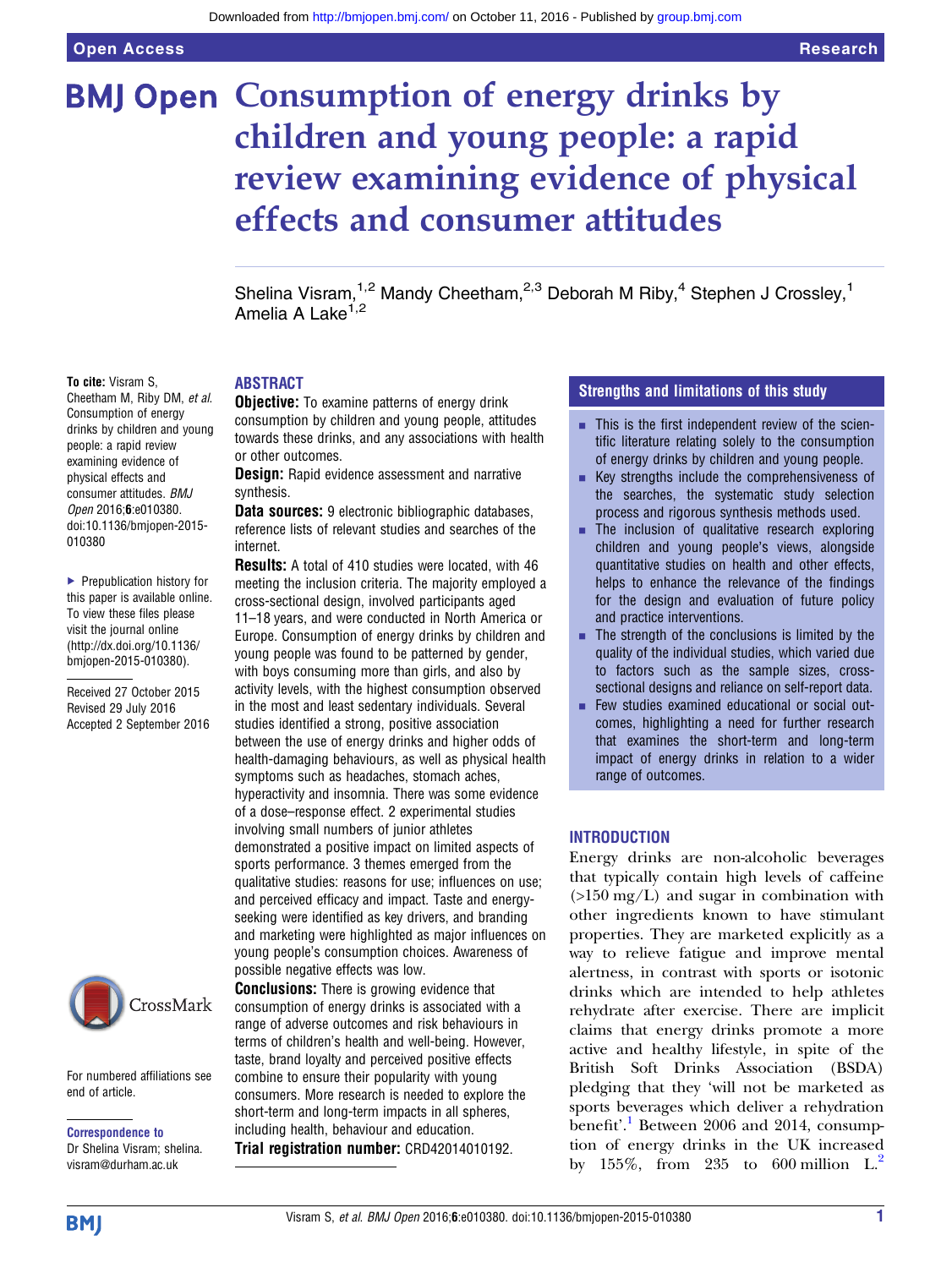#### <span id="page-2-0"></span>Open Access

This equated to a per capita consumption of 9.4 L and a total value of £1.48 billion. Despite the growing energy drinks market and media reports of serious adverse events associated with their consumption, research into their use and effects has been sparse. In 2011, the European Food Safety Authority (EFSA) commissioned a study to gather consumption data for energy drinks in 16 countries of the European Union.<sup>[3](#page-21-0)</sup> They found that young people aged 10–18 years had the highest reported consumption prevalence (68%), compared with adults over 18 years (30%) and children under 10 years (18%). On average, young people in the UK were found to consume more energy drinks than their counterparts in other EU countries (3.1 L/month in comparison with 2.1 L).

The scientific literature focuses largely on the effects of energy drink consumption in adults, who may experience temporary benefits such as increased cognitive performance, enhanced mood, more physical energy and promotion of wakefulness. $4\frac{4}{7}$  $4\frac{4}{7}$  However, evidence is emerging on the harmful physiological and psychological effects of these drinks, and it is possible that prolonged use may affect physical and mental well-being.<sup>[8](#page-21-0)</sup> With children and young people, anecdotal evidence suggests that those who regularly consume energy drinks can become dependent on them and even moderate consumption may be detrimental. $9-11$  $9-11$  Based on the known effects of caffeine, consumption of energy drinks may lead to: caffeine intoxication and withdrawal; sleep disruption and insomnia; and disruptive, hyper-active and risky behaviour.<sup>12–[14](#page-21-0)</sup> There are also likely to be longer term health implications associated with excessive sugar intake, such as dental erosion, obesity and type 2 diabetes.<sup>15–[18](#page-21-0)</sup>

Based on the importance and impact of energy drink consumption outlined above, the objectives of this study were to review the existing literature in order to: (1) examine evidence of associations (if any) between children and young people's consumption of energy drinks and their health and well-being, social, behavioural or educational outcomes; (2) determine whether the magnitude and direction of these associations vary according to the quantity or frequency of energy drinks consumed and (3) explore children and young people's attitudes towards energy drinks and, in particular, what factors motivate them to consume or to abstain from consuming these drinks.

#### **METHODS**

We undertook a time-limited review of the literature following the guidance on rapid evidence assessments  $(REAs).$ <sup>[19](#page-21-0)</sup> REAs aim to be rigorous and explicit in method, but make concessions to breadth or depth by limiting particular aspects of the review process; for example, less exhaustive use of 'grey' sources and a preference for electronically available texts. Rapid or pragmatic reviews have been shown to produce similar results,

more quickly and at a lower cost when compared with systematic reviews, suggesting that the approach employed here was useful and valid. $2^{0}$   $2^{1}$ 

#### Search methods

Searches of the following major bibliographic databases were undertaken: ASSIA, CINAHL, Cochrane Library, DARE, EMBASE, ERIC, MEDLINE, PsycINFO and Web of Science. We also conducted searches of OpenGrey and the internet using Google to locate grey literature. Specific search strategies were employed for each database. See [box 1](#page-1-0) for lists of the key terms used. The results of each search were exported to an independent database using EndNote 7 software. These databases were subsequently merged into a single unique database and duplicates were removed automatically.

We adopted an inclusive approach to locating original and review articles published between January 2000 and April 2016 that examined the consumption of energy drinks by children and young people aged 0–18 years (or up to 20 years if still in secondary education). This period was chosen to reflect the time when major brands became widely available; for example, Red Bull was introduced in the USA in 1997 and Monster was created in 2002. The inclusion of studies was not restricted according to outcome type or study setting, although we excluded studies that only involved college or university students. Animal studies, articles not published in English and studies focusing on individual ingredients (eg, caffeine or taurine) rather than energy drinks as a whole were excluded. We also excluded opinion pieces, editorials and descriptive papers without empirical findings.

#### **Box 1** Search terms

List 1: topic 'Energy drink' OR 'stimulant drink' OR 'energy shot' OR 'energy strip' OR 'energy mint' List 2: population Child\* OR adolesc\* OR teen\* OR (young AND ( person OR people)) OR youth List 3: outcomes 'Health effect' OR 'adverse effect' OR 'positive effect' OR wellbeing OR 'physical energy' OR wakeful\* OR alert\* OR 'mental boost' OR performance OR sleep OR insomnia OR mood OR depress\* OR anxi\* OR (caffeine AND (intoxication OR withdrawal)) OR dehydrat\* OR headache OR nausea OR pain OR stress OR weight OR BMI OR 'body mass index' OR 'metabolic rate' OR 'blood sugar' OR 'blood pressure' OR 'heart rate' OR cardiovascular OR (dental AND (health OR erosion OR caries)) OR ((disruptive OR risky OR hazardous OR anti-social OR criminal) AND behavio\*) OR ADHD OR ADD OR 'attention hyperactivity deficit disorder' OR drug OR alcohol OR smok\* OR 'screen time' OR 'physical activity' OR exercise OR sport OR sedentary OR sex OR 'self-harm' OR violence OR injury OR sociability OR 'peer effects' OR learning OR memory OR attention OR attainment OR achievement OR ((absence OR exclusion) NEAR school)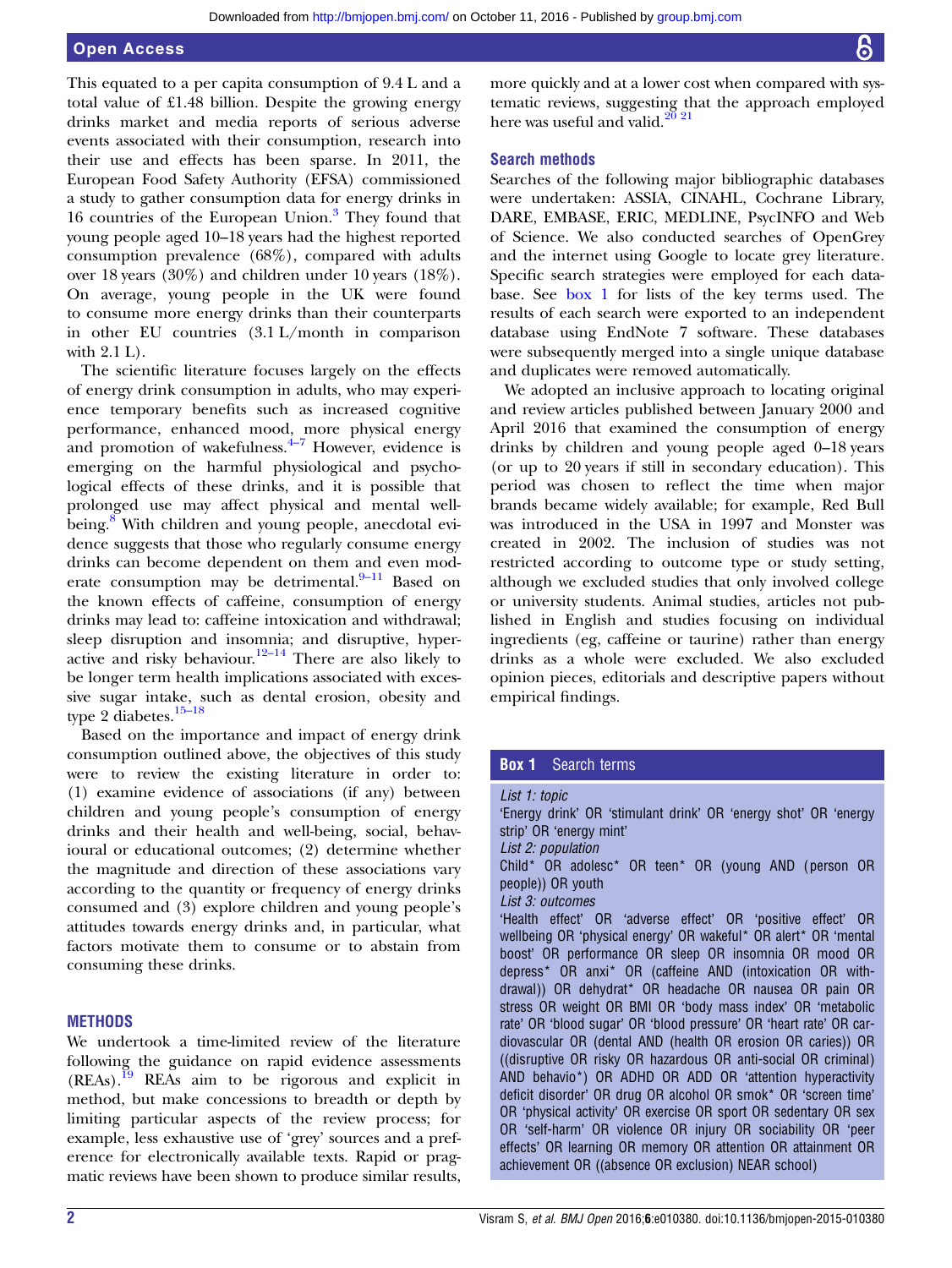#### Study selection

Titles of studies identified from the searches were scanned by two researchers to make an initial assessment of relevance. In cases where there was any doubt, abstracts were retrieved in order to make a further judgement. Where possible, we obtained the full text of all references included after the title/abstract screening stage and PDF files were added to the bibliographic database. Articles deemed potentially relevant were reviewed independently by two researchers based on the inclusion criteria. Any disagreements (26 in total) were resolved by discussion between the researchers, with referral to a third member of the team where necessary. Information regarding the eligibility of a reference relevant or not relevant—was recorded in the database to monitor the screening process. The process is summarised in the study selection flow chart (fi[gure 1](#page-2-0)).

#### Quality assessment

Formal appraisal of eligible studies was undertaken using the Quality Assessment Tool for Quantitative Studies developed by the Effective Public Health Practice Project (EPHPP) and the Critical Appraisal Skills Programme checklist for qualitative studies.<sup>22</sup> <sup>23</sup> Both checklists have been widely used in previous systematic reviews and allow for rapid evaluation of study quality. Each paper was independently appraised by two researchers and disagreements (four in total) were resolved through discussion to reach an overall judgement concerning the quality of the available evidence (strong, moderate or weak). Studies rated as weak were excluded from the review. The six previous reviews located through our searches were either judged to be of insufficient quality to provide reliable evidence or they included studies involving adults or nonhuman animals, making it difficult to extract results relating specifically to children and young people.[12 13 24](#page-21-0)–<sup>27</sup> However, they contributed to the identification of relevant primary studies.

#### Data extraction

Eligible studies were divided between members of the research team. Data were then extracted onto a template by the lead researcher for each study. Variables to be extracted included: bibliographic information; country of origin; study setting; methods; participant characteristics; outcomes; time frame; and results of the critical appraisal. This information was stored in a Microsoft Access database. As the object was to explore all possible health, behavioural, educational and social impacts of energy drink consumption, data were extracted on any outcomes and measures used in the studies.

#### Data synthesis

A quantitative synthesis proved to be inappropriate due to the heterogeneity of study designs, contexts and outcomes. Data from all studies that met the inclusion and quality criteria have therefore been descriptively summarised and narratively synthesised. Narrative synthesis relies primarily on the use of text rather than statistics to 'tell the story' of the findings from the included studies.[28](#page-21-0) This method is often used to increase the chances of the findings of a review being used in policy and practice. In the present review, the main narratives concerned the reported effects of energy drink consumption and the experiences and attitudes of young consumers, clearly related to the stated objectives.

#### RESULTS

#### Study characteristics and quality

Forty-two quantitative studies and four qualitative or mixed method studies met our inclusion criteria. The quantitative studies included 31 cross-sectional surveys, four longitudinal studies, four papers reporting retrospective analyses of national or regional poison centre data and three experimental studies (tables 1–[4](#page-15-0)). Most (n=38) explored the use of energy drinks by young

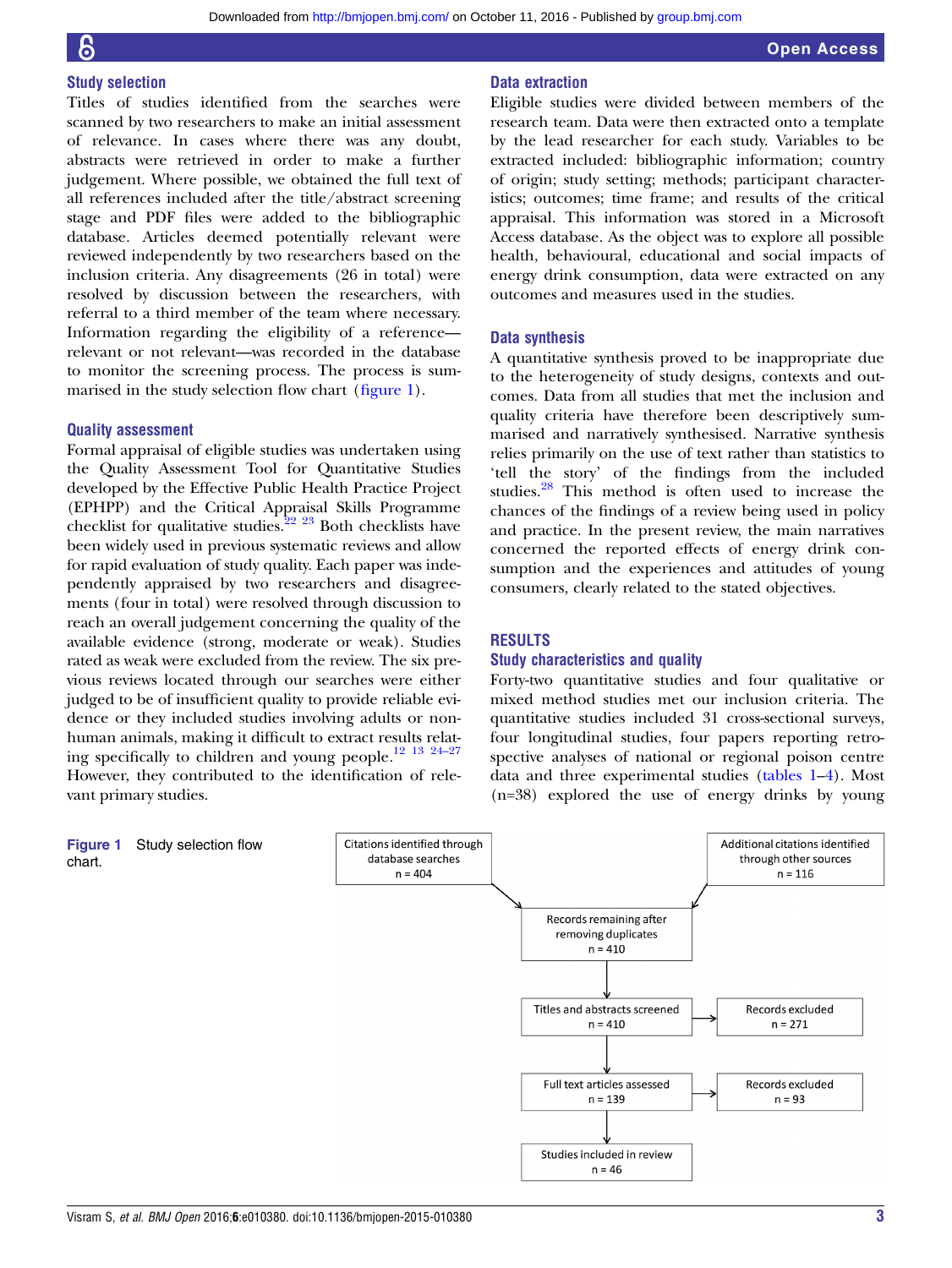| <b>Citation</b>                             | <b>Type</b>          | <b>Quality</b><br>assessment | <b>Country</b> | <b>Participants</b>                                 | <b>Study design</b>                                                                  | Intervention and<br>dose                                                      | <b>Outcome measures</b>                                                                                | <b>Main findings</b>                                                                                                                                                                                                                                                                                                                              |
|---------------------------------------------|----------------------|------------------------------|----------------|-----------------------------------------------------|--------------------------------------------------------------------------------------|-------------------------------------------------------------------------------|--------------------------------------------------------------------------------------------------------|---------------------------------------------------------------------------------------------------------------------------------------------------------------------------------------------------------------------------------------------------------------------------------------------------------------------------------------------------|
| Abian-Vicen<br>et al $(2014)^{67}$          | <b>Full</b><br>paper | Strong                       | Spain          | Boys $(n=16)$<br><b>Mean 14.9</b><br>$±0.8$ years   | Double-blind,<br>placebo-controlled<br>experimental design<br>with repeated measures | A commercially<br>available ED<br>(dose: 3 mg)<br>caffeine/kg body<br>weight) | Jump performance,<br>power, endurance and<br>shot precision in<br>highly skilled<br>basketball players | Significant increases in: jump<br>height, mean leg muscle<br>power output, perceived<br>muscle power, endurance<br>and vigour during the hours<br>following the test<br>Decreased rate of perceived<br>exhaustion<br>No difference in: precision of<br>basketball shots, total<br>number of free throws per<br>second or distances covered        |
| Gallo-Salazar<br>et al (2015) <sup>66</sup> | <b>Full</b><br>paper | Strong                       | Spain          | Boys and<br>girls $(n=14)$<br>Mean 16<br>$±1$ years | Double-blind,<br>placebo-controlled<br>experimental design<br>with repeated measures | A commercially<br>available ED<br>(dose: 3 mg)<br>caffeine/kg body<br>weight) | Physical performance<br>in elite junior tennis<br>players                                              | Significant increases in:<br>handgrip force, running pace<br>at high intensity, and number<br>of sprints during a simulated<br>match<br>No difference in: peak<br>running speed; ball velocity<br>during the serving test<br>Sweat rate during the<br>simulated match was slightly<br>increased, producing<br>significantly higher<br>dehydration |
| Temple et al<br>$(2010)^{37}$               | <b>Full</b><br>paper | Strong                       | <b>USA</b>     | Boys and<br>girls $(n=52)$<br>12-17 years           | Double blind,<br>placebo-controlled<br>experimental design                           | Drinks containing<br>0 mg, 50 mg,<br>100 mg or 200 mg<br>of caffeine          | Cardiovascular and<br>subjective responses<br>to caffeine and snack<br>food ingestion                  | Dose-dependent increases in<br>diastolic blood pressure<br>(DBP) and decreases in HR<br>In boys, high-caffeine<br>consumers showed greater<br>increases in DBP over time<br>than did low-consuming boys<br>High-caffeine consumers had<br>more energy, protein and fat<br>in their typical diet                                                   |

et al.

BMJ Open

2016;6

:e010380. doi:10.1136/bmjopen-2015-010380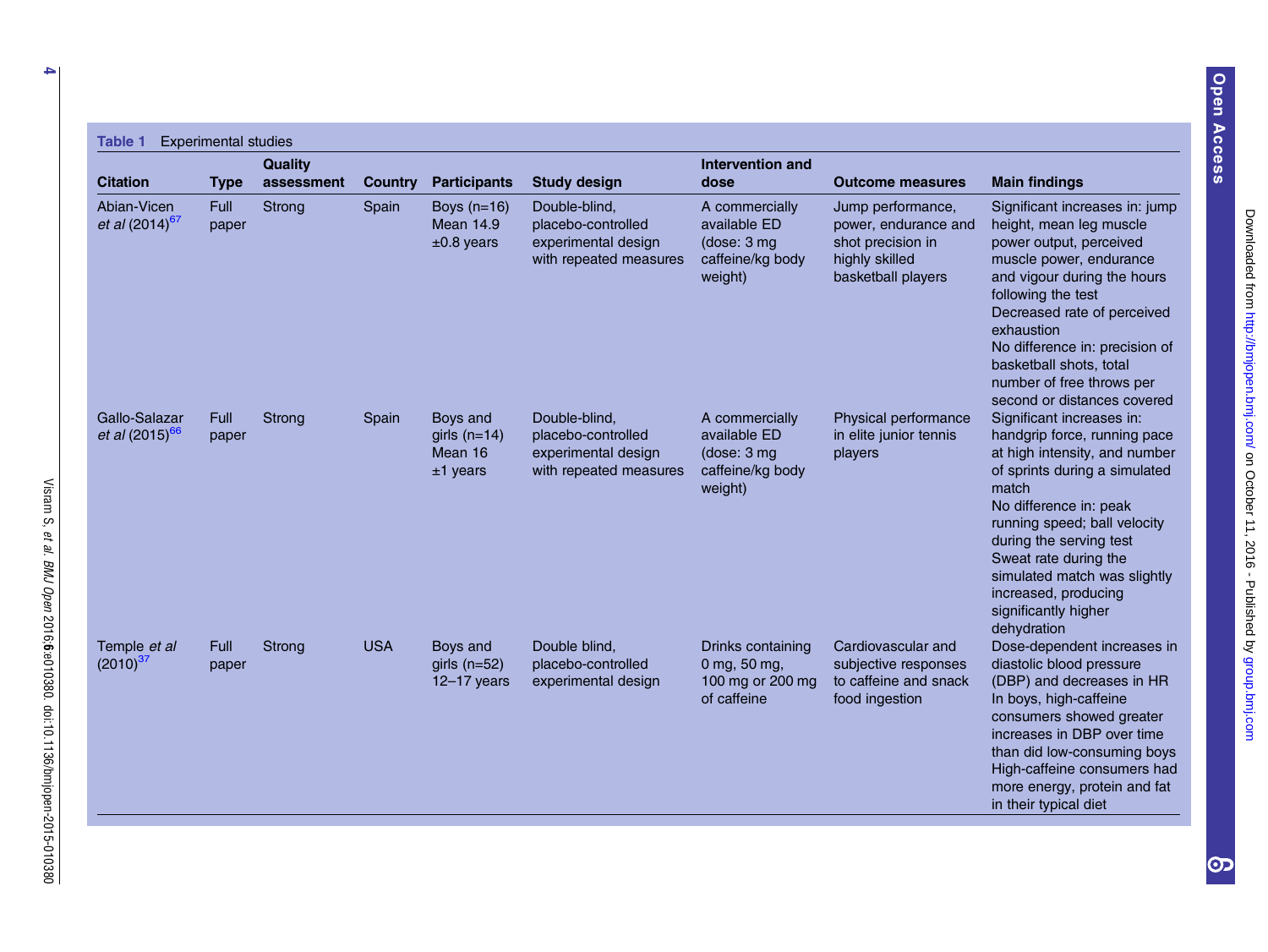| <b>Citation</b>                            | <b>Type</b>            | <b>Quality</b><br>assessment | Country    | <b>Participants</b>                      | <b>Study design</b>                                                                                       | <b>Outcome measures</b>                                            | <b>Main findings</b>                                                                                                                                                                                                                                                                                                                                                                                                                                                                                                                                                                                                                                    |
|--------------------------------------------|------------------------|------------------------------|------------|------------------------------------------|-----------------------------------------------------------------------------------------------------------|--------------------------------------------------------------------|---------------------------------------------------------------------------------------------------------------------------------------------------------------------------------------------------------------------------------------------------------------------------------------------------------------------------------------------------------------------------------------------------------------------------------------------------------------------------------------------------------------------------------------------------------------------------------------------------------------------------------------------------------|
| Gunja and<br><b>Brown</b><br>$(2012)^{65}$ | Full paper             | Moderate                     | Australia  | Boys and girls<br>$(n=62)$<br>All ages   | Retrospective review of<br><b>NSW Poisons Information</b><br>Centre data (January 2004-<br>December 2010) | Calls relating to<br>caffeinated ED<br>ingestion                   | 62 children were reported to have accidentally<br>ingested EDs (mean age 36 months, range<br>7-120 months)<br>14 had symptoms probably related to EDs<br>(most commonly hyperactivity) and 9 required<br>hospital assessment                                                                                                                                                                                                                                                                                                                                                                                                                            |
| Hernandez<br>et al (2009)                  | Conference<br>abstract | Moderate                     | <b>USA</b> | Boys and girls<br>$(n=428)$<br>All ages  | Retrospective statistical<br>analysis of Texas regional<br>poison centres data                            | Calls relating to ED<br>ingestion, negative<br>health consequences | The largest affected group was teenagers<br>$(n=114,$ compared with 84 cases $<$ 5 years)<br>Significant increases were noted between<br>2000 and 2001 (+100%); 2003-2044<br>$(+87.5%)$ and 2005-2006 $(+85%)$<br>Major symptoms were: rapid heart rate,<br>nervousness/agitation, nausea, vomiting,<br>upset stomach, dizziness, tremors, chest<br>discomfort and headache                                                                                                                                                                                                                                                                             |
| Seifert et al<br>$(2011)^{13}$             | Full paper             | Moderate                     | <b>USA</b> | Boys and girls<br>$(n=1568)$<br>All ages | Retrospective analysis of US<br>National Poison Data<br>System                                            | Exposure to EDs,<br>adverse health events<br>(toxicity)            | Single product, caffeine-containing exposures<br>disproportionately involved those aged<br><20 years (particularly males) compared with<br>other substance exposures<br>Age groups in this category were: 47%<br>children <6 years, 13% 6-12 years, 19%<br>13-19 years, 12% 20-25 years, 9% > 25 years<br>13-19-year-olds had the highest proportion of<br>moderate or major effects (19%); the latter<br>included cardiac disturbances, hypertension<br>and hyperthermia                                                                                                                                                                               |
| Seifert et al<br>$(2013)^{64}$             | Full paper             | Moderate                     | <b>USA</b> | Boys and girls<br>$(n=4854)$<br>All ages | Retrospective analysis of US<br><b>National Poison Data</b><br>System                                     | ED use and<br><b>ED-related toxicities</b>                         | Of the 4854 calls relating to ED exposure,<br>3192 cases were categorised as 'unknown',<br>1480 were non-alcoholic and 182 alcoholic<br>Children under 6 had the highest proportion of<br>unintentional exposures to non-alcoholic ED;<br>minor or moderate adverse effects were<br>reported<br>Adolescents (13-19) had the highest<br>proportions of intentional exposures and the<br>largest proportion of cases of minor to<br>moderate effects, with one major effect<br>For alcoholic ED, 54.3% ingestions were<br>13-19 years, 4.1% 6-12 years and 9.8%<br><6 years; a greater proportion of alcoholic ED<br>cases were advised to seek treatment |

Open Access Open Access

[group.bmj.com](http://group.bmj.com)on October 11, 2016 - Published by<http://bmjopen.bmj.com/> Downloaded from

Downloaded from http://bmjopen.bmj.com/ on October 11, 2016 - Published by group.bmj.com

 $\bigcirc$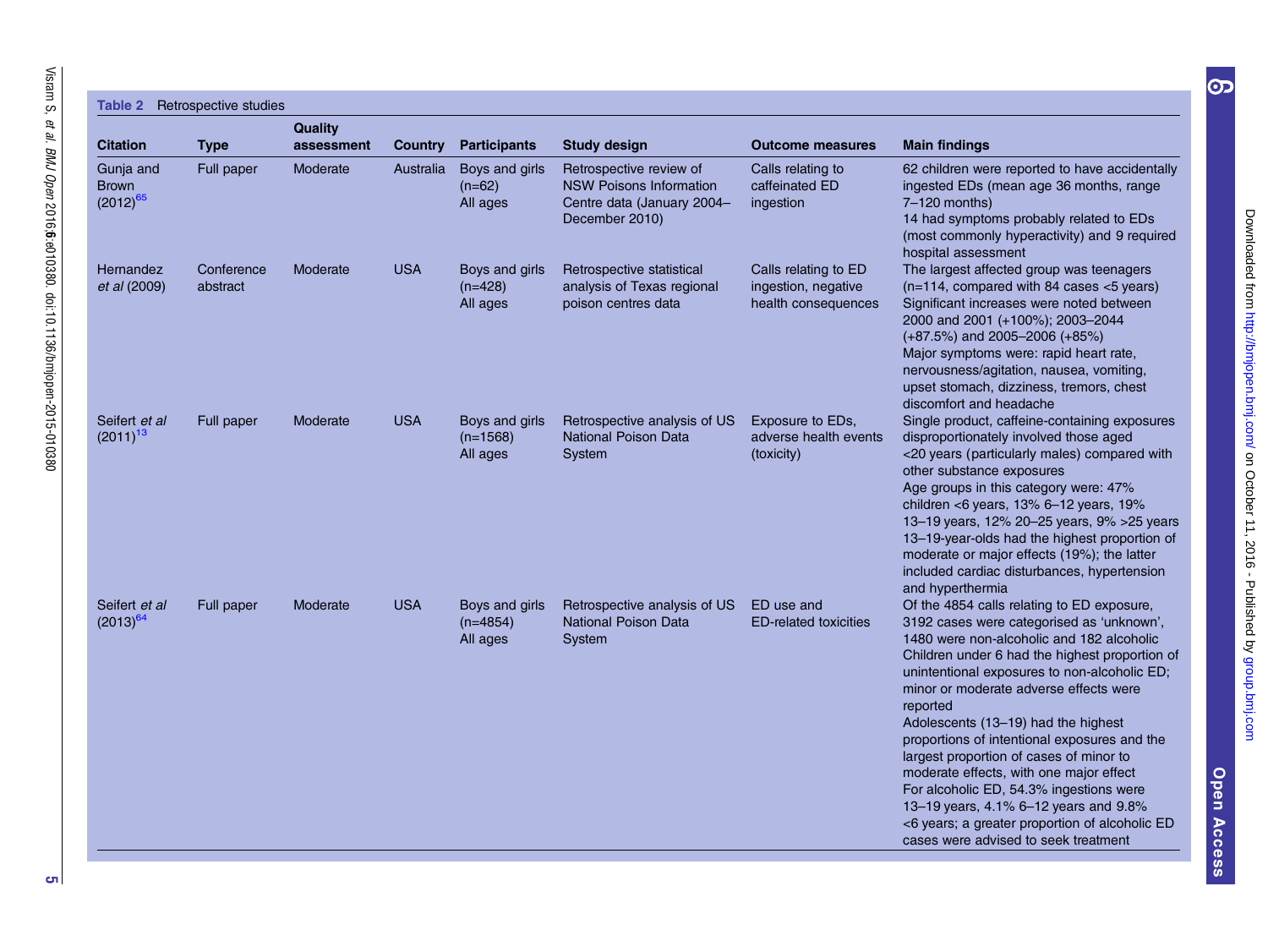6

#### $Table 3 C$

| <b>Citation</b>                    | <b>Type</b> | Quality<br>assessment | Country         | <b>Participants</b>                                                                                       | Study design                                                                                 | <b>Outcome measures</b>                                                                                                                        | <b>Main findings</b>                                                                                                                                                                                                                                                                                                                                                                                                                                                                                                                                                                                                                           |
|------------------------------------|-------------|-----------------------|-----------------|-----------------------------------------------------------------------------------------------------------|----------------------------------------------------------------------------------------------|------------------------------------------------------------------------------------------------------------------------------------------------|------------------------------------------------------------------------------------------------------------------------------------------------------------------------------------------------------------------------------------------------------------------------------------------------------------------------------------------------------------------------------------------------------------------------------------------------------------------------------------------------------------------------------------------------------------------------------------------------------------------------------------------------|
| Al-Hazzaa et al<br>$(2014)^{62}$   | Full paper  | Moderate              | Saudi<br>Arabia | Boys and girls<br>$(n=2908)$<br>$15 - 19$ years                                                           | Multicentre cross-sectional<br>study                                                         | Weight, height, BMI, total daily<br>screen time (ST), physical<br>activity (PA) and dietary habits<br>(DH) using self-report<br>questionnaires | Significant associations of higher<br>consumption of EDs with higher PA<br>levels and higher ST<br>PA did not correlate with<br>consumption of sugar-sweetened<br>drinks overall but did associate<br>significantly with intake of EDs<br>Insignificant associations between<br>PA and intake of EDs in females                                                                                                                                                                                                                                                                                                                                |
| Arria et al (2014) <sup>51</sup>   | Full paper  | Moderate              | <b>USA</b>      | Boys and girls<br>$(n=12267)$ at<br>T1, n=12 381 at<br>T2)<br>$13 - 14$ , $15 - 16$<br>and 17-18<br>years | Analysis of data from the<br>2010 and 2011 Monitoring<br>the Future (school-based)<br>Survey | Use of EDs and energy shots,<br>sociodemographic variables                                                                                     | Younger students, males and<br>Hispanic individuals were more likely<br>to drink EDs. Consumption of energy<br>shots was less prevalent than for<br>EDs and ethnic variations were less<br>apparent, although the gender<br>differences were similar. Between<br>8% and 12% of students consumed<br>EDs and energy shots. Results were<br>largely consistent between 2010 and<br>2011                                                                                                                                                                                                                                                          |
| Azagba et al<br>$(2013)^{48}$      | Full paper  | Strong                | Canada          | Boys and girls<br>$(n=36 155)$<br>$12 - 18$ years                                                         | Cross-sectional,<br>classroom-based, biennial<br><b>Youth Smoking Survey</b>                 | Consumption, mixed or premixed<br>with alcohol during the past<br>12 months                                                                    | About 20% reported using alcohol<br>mixed with EDs in the last year;<br>prevalence<br>of use was highest among Aboriginal<br>(33.8%) and black (25%) students<br>Students who were older; currently<br>smoked; were involved in heavy<br>drinking in the past year; used<br>marijuana in the past year; were<br>absent from school; participated in<br>school team sports; and had \$40 or<br>more weekly spending money were<br>more likely to consume alcohol<br>mixed with EDs in the previous year<br>Students who felt more connected to<br>school and who had an academic<br>average of 70% or higher were less<br>likely to consume EDs |
| Azagba and Sharaf<br>$(2014)^{55}$ | Full paper  | Strong                | Canada          | Boys and girls<br>$(n=15 875)$<br>$14-18$ years                                                           | Cross-sectional.<br>classroom-based, biennial<br><b>Youth Smoking Survey</b>                 | Susceptibility to smoking,<br>consumption of alcohol mixed<br>with ED (AmED)                                                                   | About 13% of students used AmED<br>A statistically significant positive<br>association was identified between<br>consuming AmED and susceptibility<br>to smoking among adolescent<br>students                                                                                                                                                                                                                                                                                                                                                                                                                                                  |

Open Access

Visram S,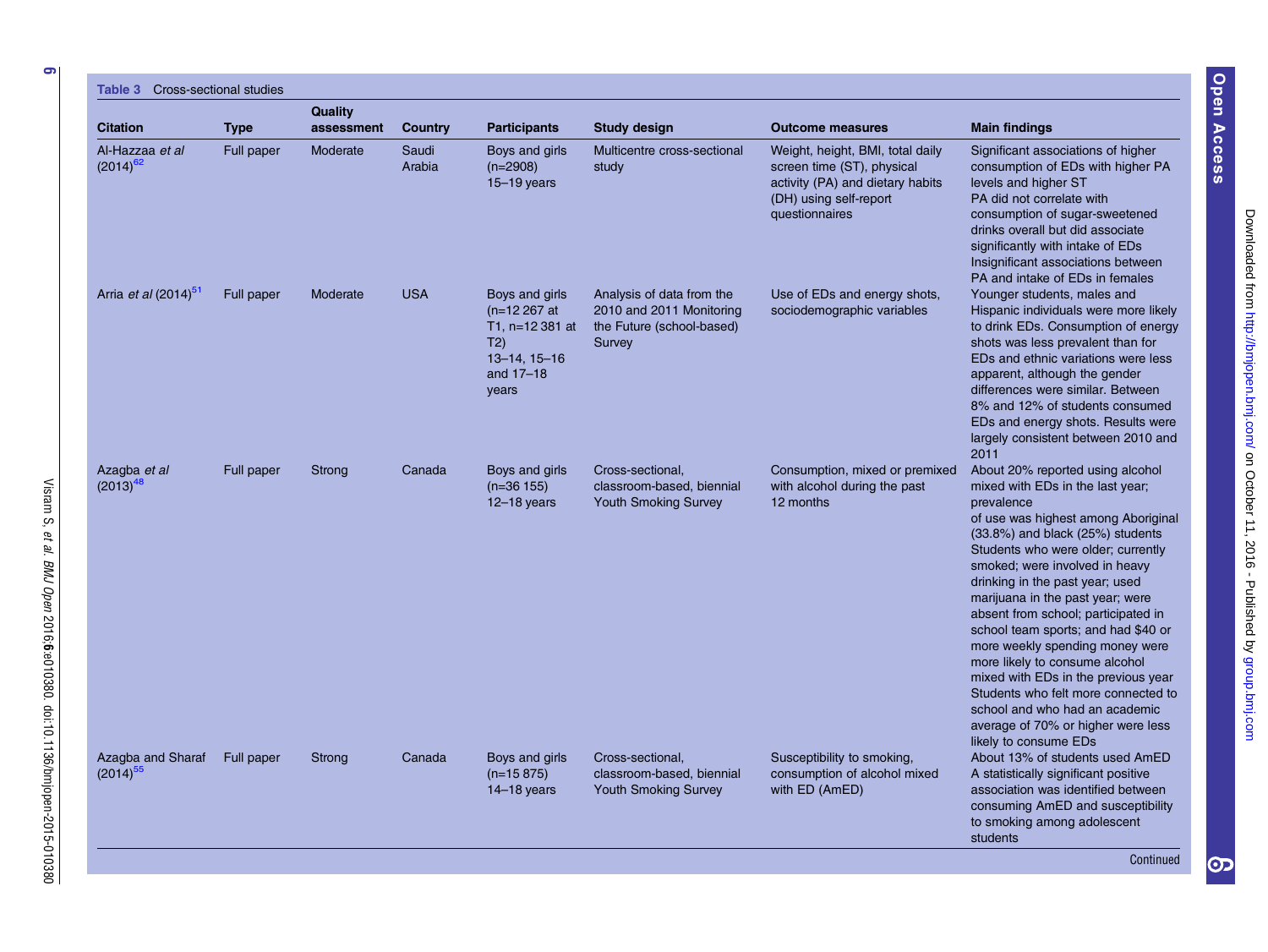|                               |             | <b>Quality</b> |                |                                                                                 |                                                                                                                                         |                                                                                                                                                                                              |                                                                                                                                                                                                                                                                                                                                                                                                                                                                                                                                                                                                                                                                                                        |
|-------------------------------|-------------|----------------|----------------|---------------------------------------------------------------------------------|-----------------------------------------------------------------------------------------------------------------------------------------|----------------------------------------------------------------------------------------------------------------------------------------------------------------------------------------------|--------------------------------------------------------------------------------------------------------------------------------------------------------------------------------------------------------------------------------------------------------------------------------------------------------------------------------------------------------------------------------------------------------------------------------------------------------------------------------------------------------------------------------------------------------------------------------------------------------------------------------------------------------------------------------------------------------|
| <b>Citation</b>               | <b>Type</b> | assessment     | <b>Country</b> | <b>Participants</b>                                                             | <b>Study design</b>                                                                                                                     | <b>Outcome measures</b>                                                                                                                                                                      | <b>Main findings</b>                                                                                                                                                                                                                                                                                                                                                                                                                                                                                                                                                                                                                                                                                   |
|                               |             |                |                |                                                                                 |                                                                                                                                         |                                                                                                                                                                                              | Never-smoking students who<br>reported consuming AmED had<br>higher odds of susceptibility to<br>smoking                                                                                                                                                                                                                                                                                                                                                                                                                                                                                                                                                                                               |
| Azagba et al<br>$(2014)^{29}$ | Full paper  | Strong         | Canada         | Boys and girls<br>$(n=9226)$<br>$12-13$ years,<br>14-16 years,<br>$17-18$ years | Cross-sectional, high<br>school-based Student Drug<br>Use Survey                                                                        | ED usage, substance use,<br>sensation-seeking                                                                                                                                                | 62% reported consuming EDs at<br>least once in the previous year, with<br>about 20% reporting use once or<br>more per month<br>Sensation-seeking, depression, and<br>substance use were all higher<br>among ED users relative to<br>non-users, and in higher frequency<br>users relative to lower frequency<br>users<br>Males were much more likely to<br>report ED consumption than female<br>students<br>Rates of ED use were higher among<br>younger students and the prevalence                                                                                                                                                                                                                    |
| Cotter et al<br>$(2013)^{56}$ | Full paper  | Moderate       | <b>USA</b>     | Boys and girls<br>$(n=43)$<br>$13 - 17$ years                                   | Cross-sectional<br>computerised questionnaire<br>with subcritically ill or injured<br>adolescents in paediatric<br>emergency department | Prevalence, quantity and<br>coingestation of alcohol,<br>caffeinated beverages, pills, illicit<br>drugs and tobacco use over<br>previous 30 days and lifetime<br>usage<br>Reasons for ED use | of consumption decreased with age<br>ED drink use among adolescents far<br>exceeded that of alcohol, 'street' or<br>illicit drug and tobacco usage. Those<br>who reported ED use had higher<br>prevalence of street drug use than<br>non-ED users<br>On a typical day, adolescents drank<br>1.5 EDs (range, 0-7 drinks)<br>The most highly cited reasons for ED<br>use were: 29.4% 'to play sport<br>better', 23.5% 'to keep awake for<br>school', 23.5% 'because your friends<br>or others were using them', 23.5%<br>'to party', 11.8% 'to lose weight' (less<br>cited reasons: 5.9% 'to not feel<br>hungry', 'to keep awake for work', 'to<br>do better at work', 'to keep awake<br>while driving') |
| Emond et al<br>$(2014)^{38}$  | Full paper  | Moderate       | <b>USA</b>     | Boys and girls<br>$(n=3342)$<br>$15 - 23$ years                                 | Cross-sectional national<br>survey conducted by phone                                                                                   | ED and alcohol use (AUDIT<br>scale), demographics,<br>sensation-seeking                                                                                                                      | 16.2% had consumed EDs at least<br>once in the past 7 days. Older<br>participants, males and those with a<br>higher propensity for<br>sensation-seeking were more likely<br>to have recently consumed EDs                                                                                                                                                                                                                                                                                                                                                                                                                                                                                              |

 $\overline{\phantom{0}}$ 

Open Access Open Access

[group.bmj.com](http://group.bmj.com)on October 11, 2016 - Published by<http://bmjopen.bmj.com/> Downloaded from

Downloaded from http://bmjopen.bmj.com/ on October 11, 2016 - Published by group.bmj.com

 $\bigcirc$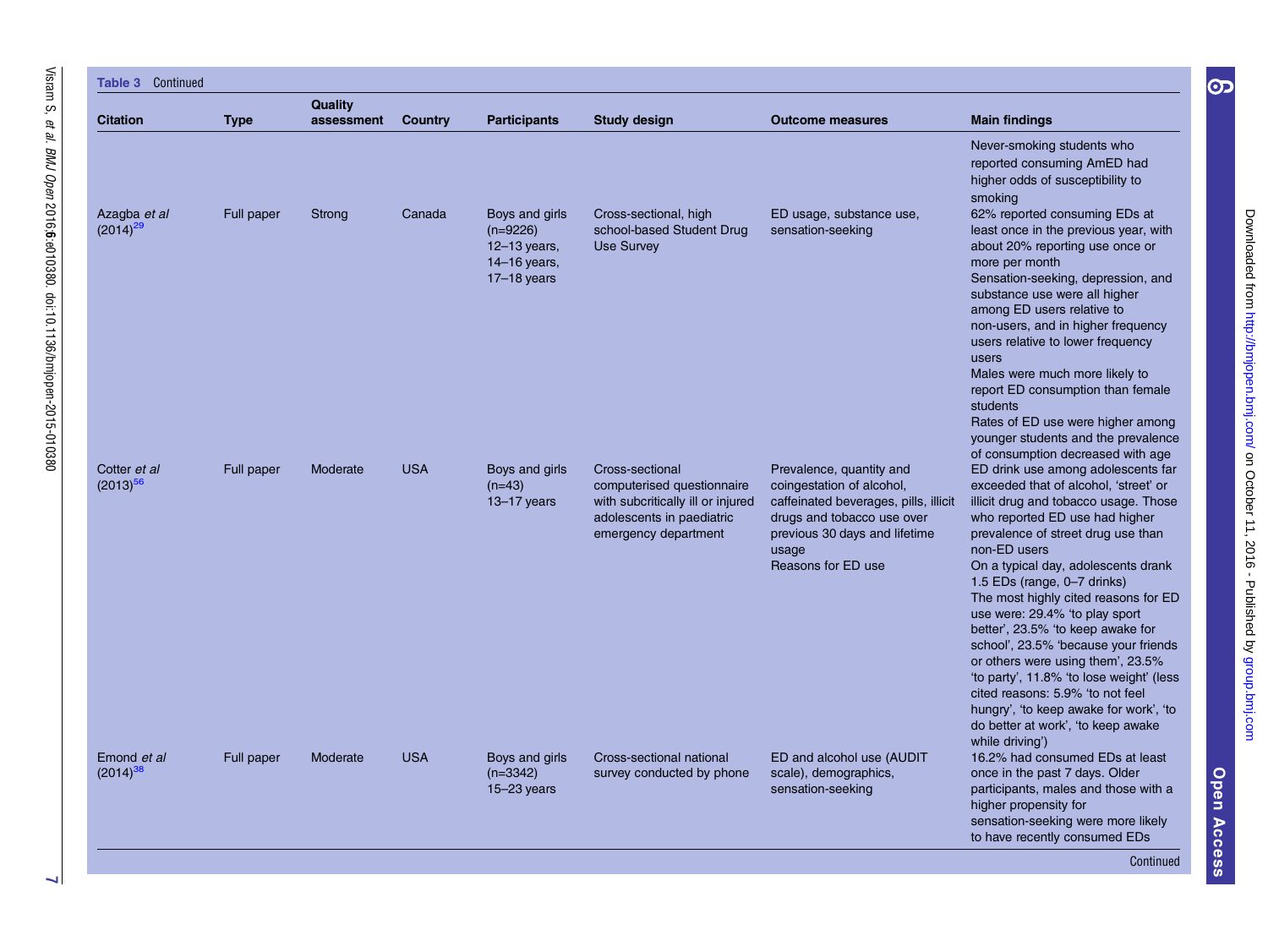| <b>Table 3 Continued</b>                |             |                              |                 |                                                                           |                                                                                  |                                                                                                                                    |                                                                                                                                                                                                                                                                                                                                                                                                                                                                                                                                                                                                                                                                      |
|-----------------------------------------|-------------|------------------------------|-----------------|---------------------------------------------------------------------------|----------------------------------------------------------------------------------|------------------------------------------------------------------------------------------------------------------------------------|----------------------------------------------------------------------------------------------------------------------------------------------------------------------------------------------------------------------------------------------------------------------------------------------------------------------------------------------------------------------------------------------------------------------------------------------------------------------------------------------------------------------------------------------------------------------------------------------------------------------------------------------------------------------|
| <b>Citation</b>                         | <b>Type</b> | <b>Quality</b><br>assessment | <b>Country</b>  | <b>Participants</b>                                                       | <b>Study design</b>                                                              | <b>Outcome measures</b>                                                                                                            | <b>Main findings</b>                                                                                                                                                                                                                                                                                                                                                                                                                                                                                                                                                                                                                                                 |
|                                         |             |                              |                 |                                                                           |                                                                                  |                                                                                                                                    | Alcohol use was more common<br>among those who reported ED use<br>in the past 7 days (80.1%) compared<br>with those who did not (59.9%). After<br>adjusting for sex, ethnicity, number<br>of friends who drink, parental<br>drinking frequency and<br>sensation-seeking, this association<br>remained for 15-17 years only                                                                                                                                                                                                                                                                                                                                           |
| Evren and Evren<br>$(2015)^{39}$        | Full paper  | Strong                       | <b>Turkey</b>   | Boys and girls<br>$(n=4957)$<br>$15 - 16$ years<br>(mean<br>$15.6$ years) | Cross-sectional,<br>classroom-based online<br>survey                             | Demographics, school life and<br>performance, psychological<br>trauma, psychological and<br>behavioural problems, substance<br>use | ED consumption was associated<br>with being male, lifetime substance<br>use, sensation-seeking,<br>psychological problems and<br>self-destructive behaviour. In most<br>cases, there was evidence of a<br>dose-response effect<br>There was no significant association<br>between ED use and age                                                                                                                                                                                                                                                                                                                                                                     |
| Faris <i>et al</i> (2015) <sup>49</sup> | Full paper  | Moderate                     | Saudi<br>Arabia | Boys only<br>$(n=1006)$<br>$12-18$ years                                  | Cross-sectional,<br>school-based, multiple<br>choice, validated<br>questionnaire | ED use, nutritional and lifestyle<br>factors                                                                                       | 60.2% consumed EDs. Frequency<br>and quantity of consumption were<br>both significantly higher in secondary<br>school students than middle school<br>students. Higher disposable income<br>and poor lifestyle behaviours<br>(irregular sleep, smoking, drinking<br>alcohol, low physical activity and<br>unsafe behaviours such as not<br>wearing a seatbelt while driving)<br>were also associated with ED<br>consumption<br>Poor knowledge concerning ED<br>composition was reported.<br>Physiological effects reported by<br>consumers were reduced sleeping<br>hours (23.6%), changes in cardiac<br>activity (18.9%) and becoming<br>energised/activated (16.6%) |
| Gallimberti et al<br>$(2013)^{47}$      | Full paper  | Moderate                     | Italy           | Boys and girls<br>$(n=913)$<br>$11-13$ years                              | Cross-sectional<br>school-based survey                                           | Consumption of EDs, other<br>substance abuse                                                                                       | Use of EDs increased significantly<br>with age, from 17.8% among sixth<br>graders to 56.2% among eighth<br>graders<br>Among the male student population,<br>16.5% of those in the eighth grade<br>and 6.21% of those in the sixth grade<br>drank them at least once a week<br>Continued                                                                                                                                                                                                                                                                                                                                                                              |

et al.

BMJ Open

2016;6

:e010380. doi:10.1136/bmjopen-2015-010380

[group.bmj.com](http://group.bmj.com)on October 11, 2016 - Published by<http://bmjopen.bmj.com/> Downloaded from

Open Access

Open Access

စာ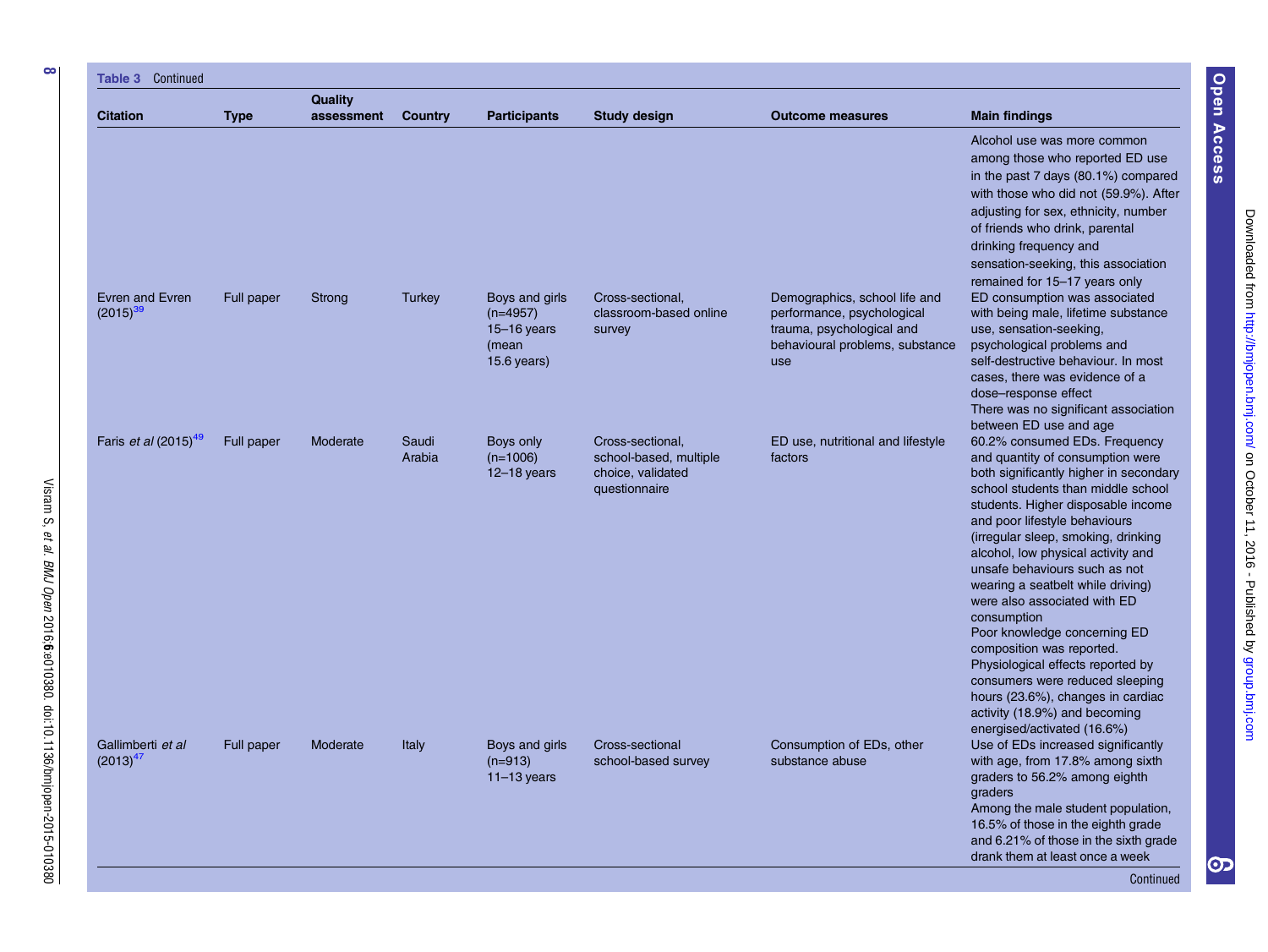| <b>Table 3 Continued</b>           |             |                              |                                  |                                                 |                                                                                 |                                                                           |                                                                                                                                                                                                                                                                                                                                                                                                                                                                                                                                                                    |
|------------------------------------|-------------|------------------------------|----------------------------------|-------------------------------------------------|---------------------------------------------------------------------------------|---------------------------------------------------------------------------|--------------------------------------------------------------------------------------------------------------------------------------------------------------------------------------------------------------------------------------------------------------------------------------------------------------------------------------------------------------------------------------------------------------------------------------------------------------------------------------------------------------------------------------------------------------------|
| <b>Citation</b>                    | <b>Type</b> | <b>Quality</b><br>assessment | Country                          | <b>Participants</b>                             | <b>Study design</b>                                                             | <b>Outcome measures</b>                                                   | <b>Main findings</b>                                                                                                                                                                                                                                                                                                                                                                                                                                                                                                                                               |
|                                    |             |                              |                                  |                                                 |                                                                                 |                                                                           | Independent variables conferring a<br>higher likelihood of being at least<br>once-a-week ED consumers were<br>smoking and alcohol consumption.<br>Awareness of the damage caused by<br>EDs emerged as a protective factor<br>that reduced the likelihood of young                                                                                                                                                                                                                                                                                                  |
| Gallimberti et al<br>$(2015)^{40}$ | Full paper  | Moderate                     | Italy                            | Boys and girls<br>$(n=1496)$<br>$10 - 16$ years | Cross-sectional,<br>school-based survey, from<br>76 classes                     | Alcohol and substance use and<br>abuse                                    | students consuming such drinks<br>Smoking, alcohol and ED use<br>increased with age. ED use was<br>more common in males, with the<br>exception of those in the fifth grade.<br>Lifetime ED consumption in the<br>eighth grade was 64.0% and 36.4%<br>for males and females, respectively                                                                                                                                                                                                                                                                           |
| Gambon et al<br>$(2011)^{30}$      | Full paper  | Moderate                     | <b>The</b><br><b>Netherlands</b> | Boys and girls<br>$(n=502)$<br>$12 - 19$ years  | Cross-sectional<br>school-based survey, single<br>centre                        | Data on consumption of EDs,<br>soft drinks, sports drinks and<br>alcopops | 39.4% used EDs (in comparison with<br>85.2% soft drinks, 44.7% sports<br>drinks, 12.8% alcopops)<br>Boys consumed soft drinks, EDs and<br>sports drinks more frequently than<br>girls, and on average also consumed<br>higher amounts of these drinks<br>Significant positive associations were<br>observed between the consumption<br>of soft drinks, EDs and/or sports<br>drinks. Alcopop consumption was<br>only associated with EDs<br>The mean consumption of soft<br>drinks, EDs and sports drinks was<br>highest at 14–15 years, after which it<br>declined |
| Hamilton et al<br>$(2013)^{57}$    | Full paper  | Strong                       | Canada                           | Boys and girls<br>$(n=4472)$<br>$12 - 19$ years | Retrospective review of<br><b>Ontario Student Drug Use</b><br>and Health Survey | <b>ED</b> intake                                                          | 49.6% of adolescents had consumed<br>EDs in the previous year<br>Energy drink consumption in the<br>previous year was highly associated<br>with tobacco, cannabis and<br>non-medicinal use of prescription<br>drugs use in the previous year, and<br>binge drinking in the previous month.<br>Consumption was also highly<br>associated with sensation-seeking<br>and self-reports of medical treatment<br>for an injury (reported by 16% and<br>42% of adolescents)                                                                                               |

Open Access Open Access

[group.bmj.com](http://group.bmj.com)on October 11, 2016 - Published by<http://bmjopen.bmj.com/> Downloaded from

Downloaded from http://bmjopen.bmj.com/ on October 11, 2016 - Published by group.bmj.com

 $\bigcirc$ 

Continued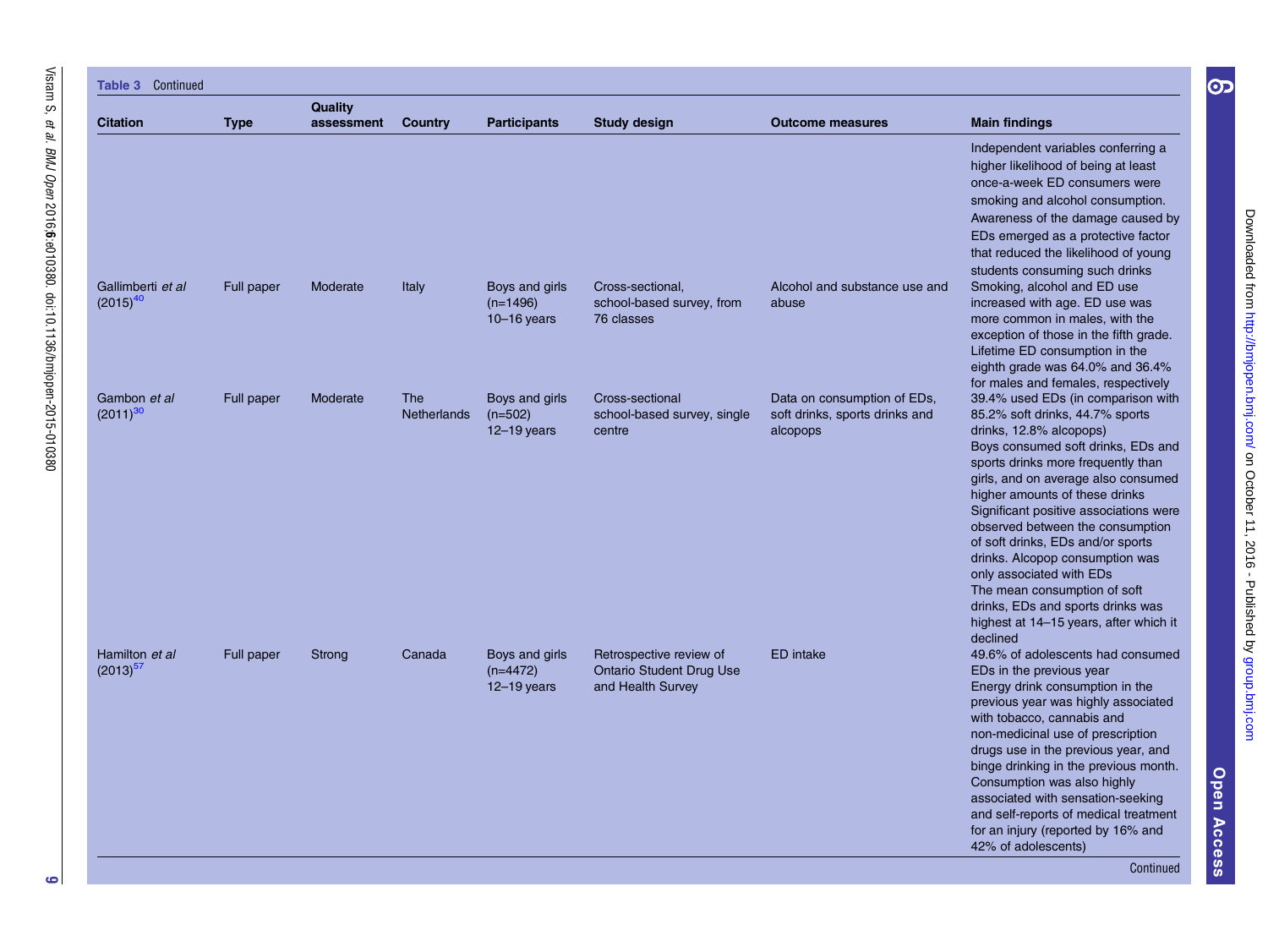| <b>Citation</b>                     | <b>Type</b>            | Quality<br>assessment | <b>Country</b> | <b>Participants</b>                                | <b>Study design</b>                                                                                      | <b>Outcome measures</b>                                                                                                                     | <b>Main findings</b>                                                                                                                                                                                                                                                                                                                                                                                                                                        |
|-------------------------------------|------------------------|-----------------------|----------------|----------------------------------------------------|----------------------------------------------------------------------------------------------------------|---------------------------------------------------------------------------------------------------------------------------------------------|-------------------------------------------------------------------------------------------------------------------------------------------------------------------------------------------------------------------------------------------------------------------------------------------------------------------------------------------------------------------------------------------------------------------------------------------------------------|
| Huhtinen et al<br>$(2013)^{31}$     | Conference<br>abstract | Moderate              | Finland        | Boys and girls<br>$(n=10, 406)$<br>$12 - 18$ years | Adolescent Health and<br>Lifestyle Survey, postal and<br>online survey                                   | Association between EDs and<br>four caffeine-induced health<br>symptoms (headache, sleeping<br>problems, irritation, tiredness/<br>fatigue) | 44% of adolescents used EDs at<br>least sometimes (2% of girls and 4%<br>of boys used them daily, 0.5%<br>several times a day)<br>Daily use of EDs was strongly<br>associated with the four health<br>symptoms. In adjusted models,<br>health symptoms among those who<br>used EDs several times a day were<br>multifold compared with the<br>non-users: headache (OR=4.5),<br>sleeping problems (3.5), irritation<br>(2.4) and tiredness/fatigue (3.4).    |
| llie <i>et al</i> $(2015)^{41}$     | Full paper             | Moderate              | Canada         | Boys and girls<br>$(n=10 272)$<br>$11-20$ years    | Population-based,<br>cross-sectional school<br>survey (Ontario Student<br>Drug Use and Health<br>Survey) | Traumatic brain injuries (TBIs),<br>ED and alcohol use                                                                                      | Gender, alcohol use, ED<br>consumption, AmED and academic<br>performance were identified as<br>significant predictors of TMI. The<br>odds of sustaining a lifetime or<br>recent TBI increased with                                                                                                                                                                                                                                                          |
| Koivusilta et al<br>$(2016)^{63}$   | Full paper             | Moderate              | Finland        | Boys and girls<br>$(n=9446)$<br>13 years           | Cross-sectional, classroom<br>based survey                                                               | Frequency of ED consumption,<br>health symptoms, time of going<br>to bed on school days                                                     | consumption of alcohol and EDs<br>The percentage of adolescents<br>suffering from health symptoms<br>(headache, irritation or outburst of<br>anger, trouble falling asleep or<br>waking at night, tiredness/fatigue) or<br>going to bed late increased with<br>increasing frequency of ED<br>consumption. The relationship<br>between EDs and health symptoms<br>was partly mediated through going to<br>bed late. Results were similar for<br>both genders |
| Kristjansson et al<br>$(2014)^{42}$ | Full paper             | Strong                | Iceland        | Boys and girls<br>$(n=11267)$<br>$10-12$ years     | Population-based primary<br>school survey                                                                | Prevalence of caffeinated<br>sugar-sweetened beverages<br>(CSSBs) and the relationship<br>with common physical symptoms                     | Just over 7% of boys and almost 3%<br>of girls<br>reported consuming EDs on a daily<br>basis<br>Use of CSSBs was more common<br>among boys and physical symptoms<br>were more common among girls.<br>About one in five girls reported<br>having headaches, stomach aches<br>and/or sleeping problems sometimes<br>or often during previous 7 days. The<br>prevalence of physical symptoms<br>generally increased for both genders<br>with greater ED use    |

Visram S, et al. BMJ Open 2016;6:e010380. doi:10.1136/bmjopen-2015-010380

 $\overrightarrow{0}$ 

Downloaded from http://bmjopen.bmj.com/ on October 11, 2016 - Published by group.bmj.com [group.bmj.com](http://group.bmj.com)on October 11, 2016 - Published by<http://bmjopen.bmj.com/> Downloaded from

Open Access

Open Access

တ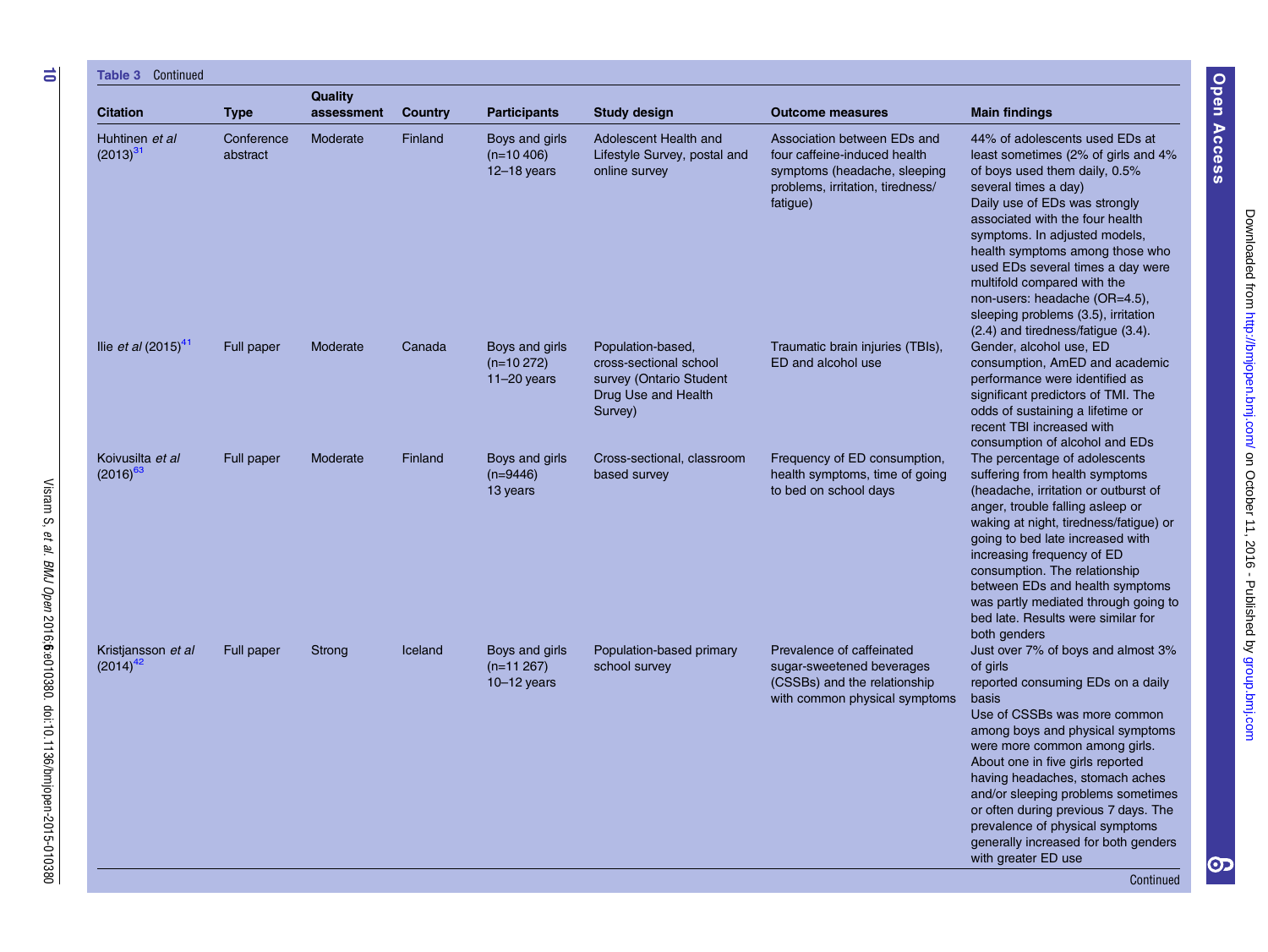| Continued<br>Table 3             |             |                       |                |                                                                      |                                                                                           |                                                                                                                                                                                 |                                                                                                                                                                                                                                                                                                                                                                                                                                                                                                                                                                                                                                                                                                                                                                                             |  |  |  |  |
|----------------------------------|-------------|-----------------------|----------------|----------------------------------------------------------------------|-------------------------------------------------------------------------------------------|---------------------------------------------------------------------------------------------------------------------------------------------------------------------------------|---------------------------------------------------------------------------------------------------------------------------------------------------------------------------------------------------------------------------------------------------------------------------------------------------------------------------------------------------------------------------------------------------------------------------------------------------------------------------------------------------------------------------------------------------------------------------------------------------------------------------------------------------------------------------------------------------------------------------------------------------------------------------------------------|--|--|--|--|
| <b>Citation</b>                  | <b>Type</b> | Quality<br>assessment | <b>Country</b> | <b>Participants</b>                                                  | <b>Study design</b>                                                                       | <b>Outcome measures</b>                                                                                                                                                         | <b>Main findings</b>                                                                                                                                                                                                                                                                                                                                                                                                                                                                                                                                                                                                                                                                                                                                                                        |  |  |  |  |
| Kumar et al<br>$(2014)^{32}$     | Full paper  | Strong                | <b>USA</b>     | Boys and girls<br>$(n=840)$<br>$12 - 17$ years                       | Online survey                                                                             | ED consumption                                                                                                                                                                  | 9% reported consuming $ED \ge 1$ time/<br>week<br>Significant differences were found by<br>age and gender (increasing<br>prevalence among older teens and<br>in males) but not for the other<br>characteristics examined<br>Only 11.5% were ever asked by their<br>doctor/nurse about how often they<br>drank EDs, and 11.1% were ever<br>recommended by their doctor/nurse<br>to not drink EDs<br>The proportion of youth who<br>consumed energy drinks ≥1 time/<br>week was higher among youth who<br>were asked by their doctor/nurse<br>about how often they drank energy<br>drinks than by youth who were not                                                                                                                                                                          |  |  |  |  |
| Larson et al<br>$(2014)^{33}$    | Full paper  | Strong                | <b>USA</b>     | Boys and girls<br>$(n=2793)$<br>Mean<br>14.4 years (SD<br>2.0 years) | Cross-sectional<br>school-based survey<br>(questionnaire plus<br>anthropometric measures) | Sport and ED intake, PA and<br>sport participation, media use,<br>sleep, cigarette smoking,<br>breakfast frequency and other<br>beverage intake, weight status,<br>demographics | Overall, EDs were consumed at least<br>1/wk by 14.7% of the sample<br>(significantly higher among boys than<br>girls). Differences in ED consumption<br>by ethnicity were statistically<br>significant only among girls<br>Regular ED consumption was<br>associated with measures of media<br>use, other beverage intake and<br>cigarette use, but was unrelated to<br>measures of PA. For both genders,<br>regular consumption was positively<br>associated with ever having smoked<br>cigarettes and weekly video game<br>use<br>There was a significant association<br>between regular ED consumption<br>and higher daily intake of<br>sugar-sweetened soft drinks and fruit<br>drinks. For girls only, there was also<br>a significant association with lower<br>frequency of breakfast |  |  |  |  |
| Locatelli et al<br>$(2012)^{34}$ | Full paper  | Strong                | <b>Brazil</b>  | Boys and girls<br>$(n=2705)$<br>$15 - 17$ years                      | Self-administered<br>questionnaire in private high<br>schools                             | Alcohol use by socioeconomic<br>level and gender                                                                                                                                | 31.6% reported having used alcohol<br>and ED together at least once in life.<br>Boys reported a higher prevalence of<br>frequent alcohol use, binge drinking<br>and the combination of alcohol with<br><b>ED</b>                                                                                                                                                                                                                                                                                                                                                                                                                                                                                                                                                                            |  |  |  |  |

Continued

Open Access

Open Access

[group.bmj.com](http://group.bmj.com)on October 11, 2016 - Published by<http://bmjopen.bmj.com/> Downloaded from

Downloaded from http://bmjopen.bmj.com/ on October 11, 2016 - Published by group.bmj.com

 $\bigodot$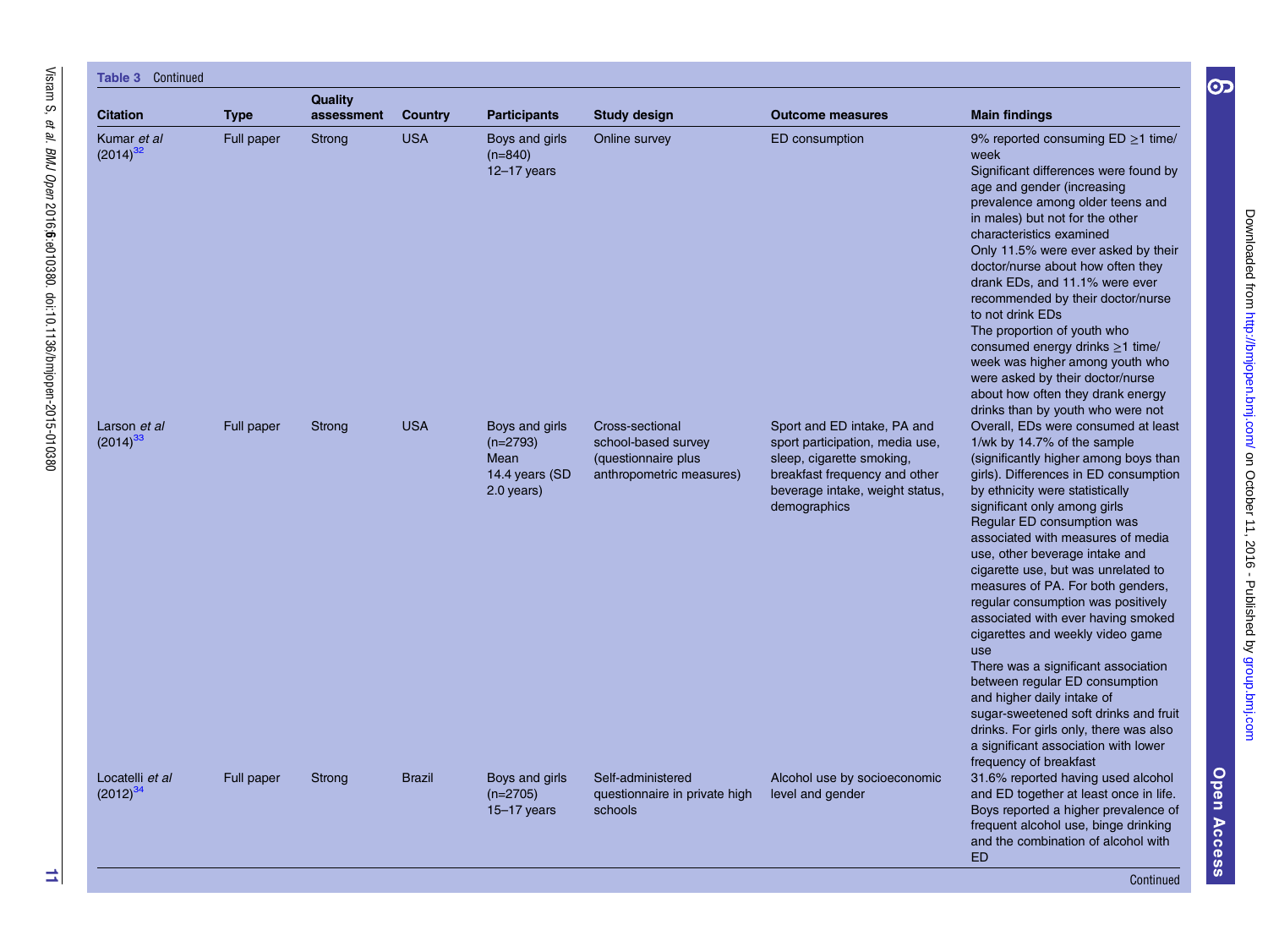| <b>Table 3 Continued</b>                                 |             |                       |                 |                                               |                                                                                                                                 |                                                                                                                           |                                                                                                                                                                                                                                                                                                                                                                                                                                                                                                                                                                                                                                                    |
|----------------------------------------------------------|-------------|-----------------------|-----------------|-----------------------------------------------|---------------------------------------------------------------------------------------------------------------------------------|---------------------------------------------------------------------------------------------------------------------------|----------------------------------------------------------------------------------------------------------------------------------------------------------------------------------------------------------------------------------------------------------------------------------------------------------------------------------------------------------------------------------------------------------------------------------------------------------------------------------------------------------------------------------------------------------------------------------------------------------------------------------------------------|
| <b>Citation</b>                                          | <b>Type</b> | Quality<br>assessment | Country         | <b>Participants</b>                           | <b>Study design</b>                                                                                                             | <b>Outcome measures</b>                                                                                                   | <b>Main findings</b>                                                                                                                                                                                                                                                                                                                                                                                                                                                                                                                                                                                                                               |
|                                                          |             |                       |                 |                                               |                                                                                                                                 |                                                                                                                           | Mixing alcohol and ED was most<br>common in students from class A1<br>(45.5%) and decreased gradually<br>with socioeconomic class to 17.7%<br>in classes D/E (high to low)                                                                                                                                                                                                                                                                                                                                                                                                                                                                         |
| Lubman et al<br>$(2014)^{59}$                            | Full paper  | Moderate              | Australia       | Boys and girls<br>$(n=558)$<br>$17-18$ years  | Breathalyser tests and brief<br>'on street' surveys                                                                             | Alcohol, ED and illicit drug use,<br>experience of aggressive<br>incidents, alcohol-related injury<br>and unprotected sex | Those who coconsumed alcohol and<br>energy drinks (one in six<br>participants) recorded a significantly<br>higher blood alcohol content (11.34)<br>vs 8.30), reported feeling more<br>intoxicated and were rated as more<br>intoxicated by interviewers than<br>alcohol-only users                                                                                                                                                                                                                                                                                                                                                                 |
| <b>Bryant Ludden and</b><br>Wolfson (2010) <sup>36</sup> | Full paper  | Moderate              | <b>USA</b>      | Boys and girls<br>$(n=197)$<br>$14-18$ years  | Self-report measures<br>completed during school<br>hours                                                                        | Patterns of caffeine use, linking<br>to reasons for use, expectancies<br>and sleep patterns                               | Among those who used caffeine the<br>previous day, 6.1% reported ED use<br>(compared with 60.5% soda, 19.3%)<br>coffee, 4.4% tea and 8.8% other)<br>Males drank soda and ED more<br>frequently, although females were<br>more likely to report withdrawal/<br>dependence caffeine expectancies<br>and appetite suppression<br>expectancies                                                                                                                                                                                                                                                                                                         |
| Magnezi et al<br>$(2015)^{50}$                           | Full paper  | Moderate              | <b>Israel</b>   | Boys and girls<br>$(n=802)$<br>$14-18$ years  | School-based survey                                                                                                             | ED and alcohol mixed with ED<br>(AmED) consumption                                                                        | 84.2% had ever drunk EDs.<br>Consumption was more common<br>among older students, immigrants,<br>those from single parent families,<br>and boys, who were more likely than<br>girls to drink them daily. Those who<br>began drinking at an earlier age were<br>more likely to consume AmED<br>50.2% drank EDs because of the<br>taste, 12.7% to feel energised,<br>19.3% in order to mix with alcohol,<br>11% to stay awake and 5.3%<br>reported drinking out of curiosity.<br>More than half knew that EDs mask<br>the effect of alcohol and most knew<br>that those who drink AmED drink<br>more alcohol than those who do not<br>mix it with ED |
| Musaiger and<br>Zagzoog (2014) <sup>35</sup>             | Full paper  | Moderate              | Saudi<br>Arabia | Boys and girls<br>$(n=1061)$<br>$12-19$ years | School-based short<br>questionnaire extracted from<br>a validated questionnaire.<br>after modifications to include<br><b>ED</b> | Knowledge, attitudes and intake<br>of energy drinks among<br>adolescents                                                  | 31.9% of males and 24.7% of<br>females drank EDs 1-2 days/week,<br>with a significant difference between<br>the genders                                                                                                                                                                                                                                                                                                                                                                                                                                                                                                                            |

et al.

BMJ Open

2016;6

:e010380. doi:10.1136/bmjopen-2015-010380

Open Access

Open Access

Continued

တ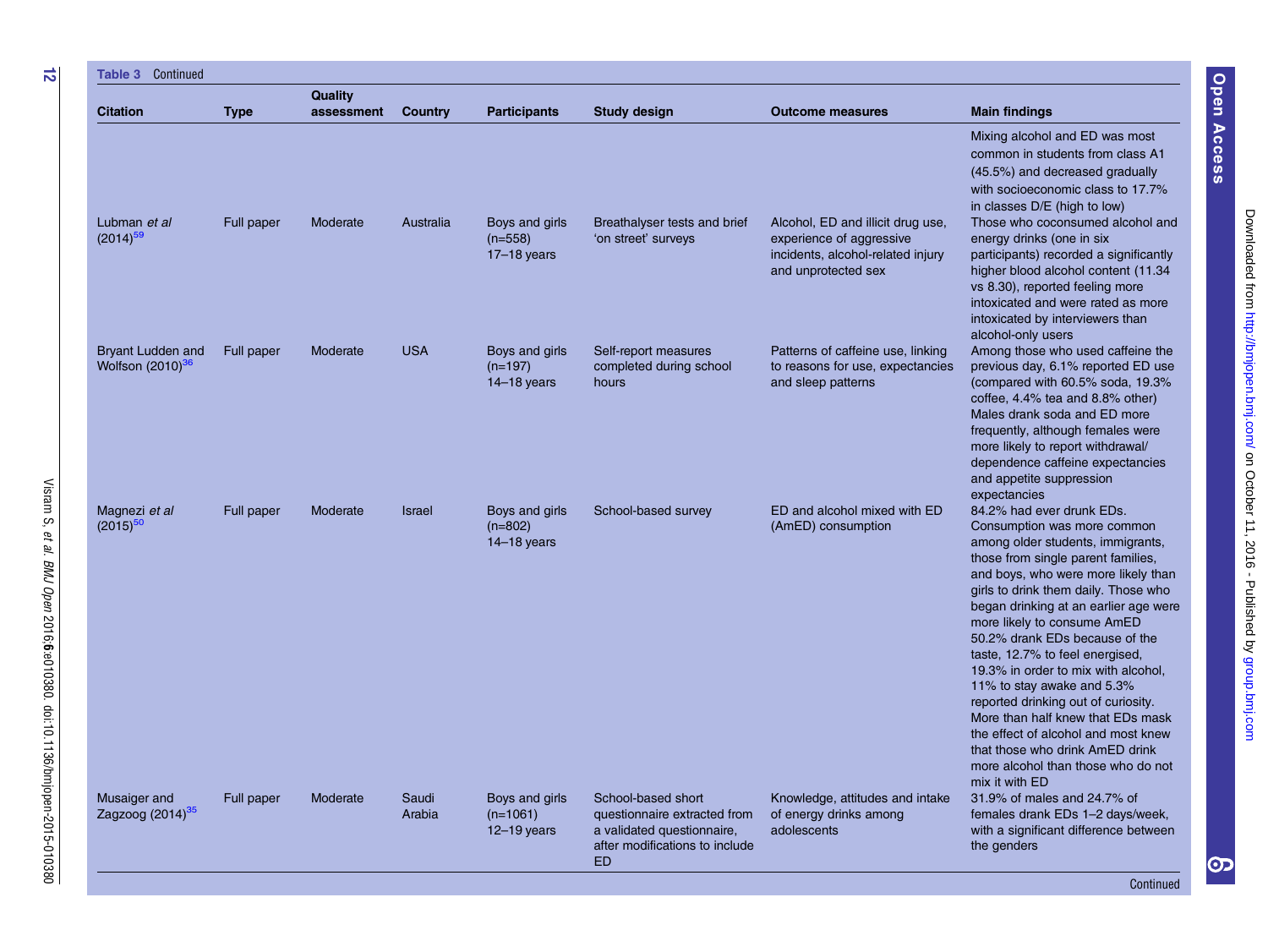| <b>Table 3 Continued</b>                  |             |                       |                |                                                                           |                        |                                                                                                                                                                        |                                                                                                                                                                                                                                                                                                                                                                                                                                                                                                                                                                                                                                                                                                                                             |
|-------------------------------------------|-------------|-----------------------|----------------|---------------------------------------------------------------------------|------------------------|------------------------------------------------------------------------------------------------------------------------------------------------------------------------|---------------------------------------------------------------------------------------------------------------------------------------------------------------------------------------------------------------------------------------------------------------------------------------------------------------------------------------------------------------------------------------------------------------------------------------------------------------------------------------------------------------------------------------------------------------------------------------------------------------------------------------------------------------------------------------------------------------------------------------------|
| <b>Citation</b>                           | <b>Type</b> | Quality<br>assessment | <b>Country</b> | <b>Participants</b>                                                       | <b>Study design</b>    | <b>Outcome measures</b>                                                                                                                                                | <b>Main findings</b>                                                                                                                                                                                                                                                                                                                                                                                                                                                                                                                                                                                                                                                                                                                        |
|                                           |             |                       |                |                                                                           |                        |                                                                                                                                                                        | Advertisements were the main single<br>source of information on ED. The<br>main reasons for consumption were<br>for their taste and flavour (58.4%), in<br>order to 'try them' (51.8%) and to<br>'get energy' (43%)<br>About half did not know the<br>ingredients of ED and a similar<br>proportion knew they contained<br>caffeine. Two-thirds viewed EDs as<br>soft drinks                                                                                                                                                                                                                                                                                                                                                                |
| Nowak and<br>Jasionowski<br>$(2015)^{43}$ | Full paper  | Moderate              | Poland         | Boys and girls<br>$(n=2629)$<br>$12 - 20$ years<br>(mean<br>$15.8$ years) | Classroom-based survey | Demographics, self-reported<br>weight, height, participation in<br>sports, use of EDs, knowledge<br>of contents and their effects                                      | 67% participants drank EDs. Use<br>was significantly more common<br>among boys, those who played sport<br>and younger students, although<br>older participants were more likely to<br>mix EDs with alcohol<br>Consumers reported using EDs for<br>no particular reason (21%), when<br>feeling tired (18%), before physical<br>effort (13% and 10%) when thirsty<br>$(12%)$ and while at parties $(10%)$ .<br>Around one-third believed EDs were<br>bad for their health and 7% admitted<br>feeling some discomfort after<br>drinking an ED. The most common<br>health problems were: stomach ache<br>(46%), anxiety and heart palpitations<br>(15%), and nausea and vomiting<br>(15%). Nearly, 27% felt overexcited<br>after drinking an ED |
| Park et al (2012) <sup>52</sup>           | Full paper  | Strong                | <b>USA</b>     | Boys and girls<br>$(n=11 209)$<br>$14-18$ years                           | School-based survey    | Demographic characteristics,<br>weight status, availability of<br>school vending machines, and<br>behavioural factors with<br>sugar-sweetened beverage<br>(SSB) intake | Mean total ED intake was 0.2 times<br>per day and only $\sim$ 5% of students<br>reported drinking a can, bottle or<br>glass $\geq$ 1 time per day.<br>Being male, non-Hispanic black, or<br>Hispanic (vs non-Hispanic white),<br>eating at fast-food restaurants $\geq 3$<br>time per week and watching<br>television >2 hours/day were<br>significantly associated with greater<br>odds of drinking $EDs \ge 1$ time/d,<br>Continued                                                                                                                                                                                                                                                                                                       |

Open Access Open Access

[group.bmj.com](http://group.bmj.com)on October 11, 2016 - Published by<http://bmjopen.bmj.com/> Downloaded from

Downloaded from http://brnjopen.brnj.com/ on October 11, 2016 - Published by group.brnj.com

 $\bigodot$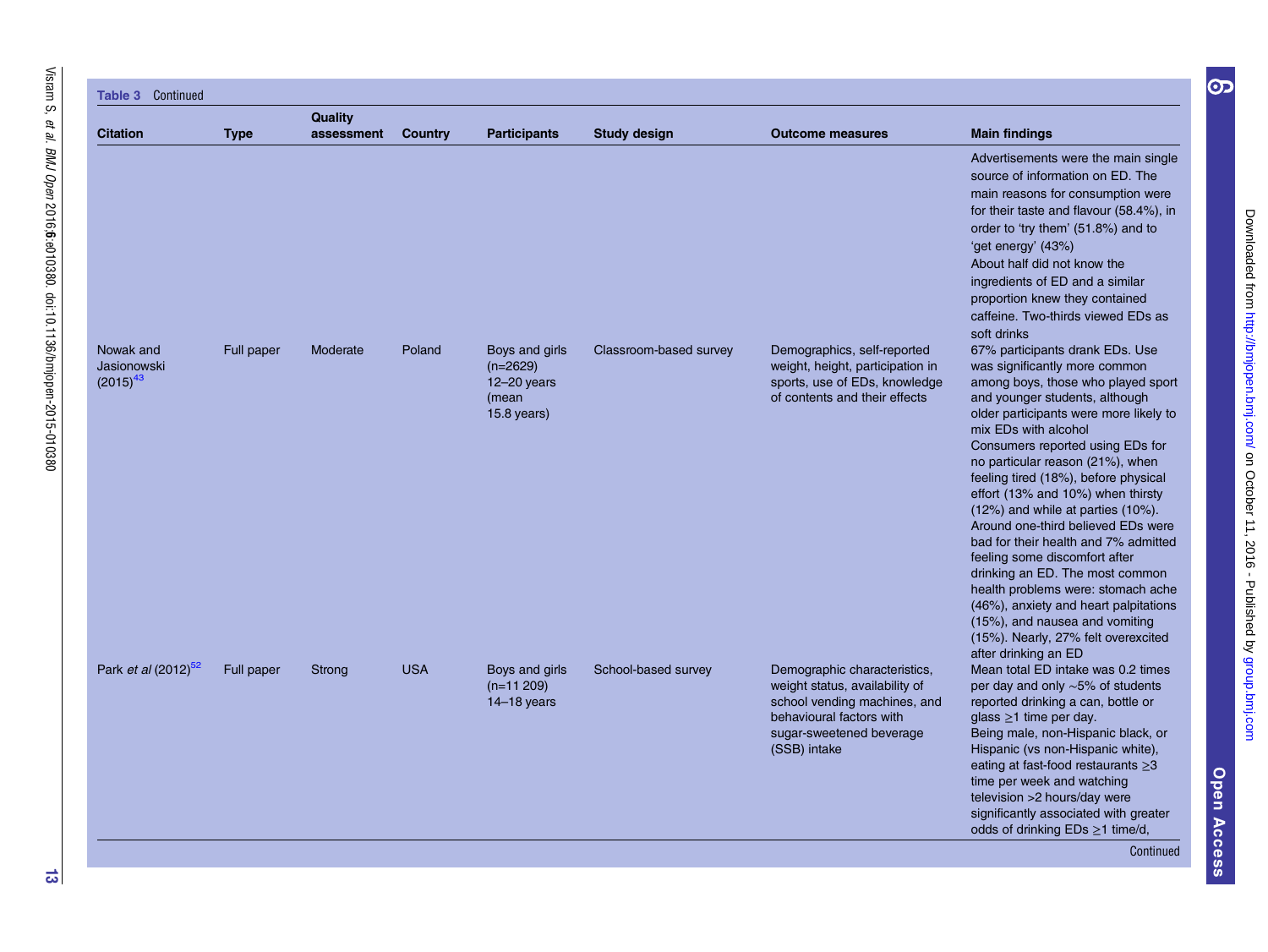| <b>Citation</b>                                  | <b>Type</b> | Quality<br>assessment | Country    | <b>Participants</b>                                                                                   | <b>Study design</b>                                                                                     | <b>Outcome measures</b>                                                                                                                 | <b>Main findings</b>                                                                                                                                                                                                                                                                                                                                                                                                                                                                                                                                                                                                                                                                                                                           |
|--------------------------------------------------|-------------|-----------------------|------------|-------------------------------------------------------------------------------------------------------|---------------------------------------------------------------------------------------------------------|-----------------------------------------------------------------------------------------------------------------------------------------|------------------------------------------------------------------------------------------------------------------------------------------------------------------------------------------------------------------------------------------------------------------------------------------------------------------------------------------------------------------------------------------------------------------------------------------------------------------------------------------------------------------------------------------------------------------------------------------------------------------------------------------------------------------------------------------------------------------------------------------------|
|                                                  |             |                       |            |                                                                                                       |                                                                                                         |                                                                                                                                         | whereas having beverage vending<br>machines in the school was<br>significantly associated with reduced<br>odds of drinking $EDs \ge 1$ time/day                                                                                                                                                                                                                                                                                                                                                                                                                                                                                                                                                                                                |
| Reid et al (2015) <sup>44</sup>                  | Full paper  | Strong                | Canada     | Boys and girls<br>$(n=23610)$<br>$14-18$ years                                                        | Findings from year 1 of a<br>retrospective cohort study<br>(COMPASS) involving a<br>school-based survey | ED and alcohol use,<br>sociodemographic variables                                                                                       | The odds of using EDs were<br>significantly greater in the following<br>groups: males, off-reserve Aboriginal<br>students, and students reporting<br>some spending money. Among<br>males, ED use increased with age,<br>while the opposite was true for<br>females. Students with a healthy<br>BMI were less likely to report<br>consuming EDs than those who were<br>underweight or obese<br>Intensity of alcohol use was strongly<br>associated with ED use. Binge<br>drinking was the strongest predictor<br>of using alcohol mixed with EDs                                                                                                                                                                                                |
| Schwartz et al<br>$(2015)^{45}$                  | Full paper  | Strong                | <b>USA</b> | Boys and girls<br>$(n=1649)$<br>$10 - 11$ , $12 - 13$<br>and $13-$<br>14 years (mean<br>$12.4$ years) | 30 min online, classroom<br>based health survey                                                         | Hyperactivity/Inattention<br>subscale of the Strengths and<br>Difficulties questionnaire,<br>number and types of sweetened<br>beverages | Boys reported drinking significantly<br>more EDs. Black and Hispanic<br>students were more likely to report<br>consumption of EDs.<br>Students who reported consuming<br>EDs were 66% more likely to score<br>in the at-risk category on the<br>hyperactivity/inattention subscale<br>compared with students who did not,<br>regardless of overall sweetened<br>beverage intake.<br>For each additional sweetened<br>beverage, the odds of being at risk<br>for hyperactivity/inattention increased<br>by 14%. After adding beverage types<br>to the model, only EDs had an<br>independent association with risk of<br>hyperactivity/inattention, even after<br>adjusting for number of drinks<br>consumed and other potential<br>confounders. |
| Terry-McElrath et al Full paper<br>$(2014)^{14}$ |             | Strong                | <b>USA</b> | Boys and girls<br>$(n=21995)$<br>$13 - 18$ years                                                      | Classroom based<br>self-completion<br>questionnaire                                                     | ED consumption and substance<br>use                                                                                                     | ED/shot use was higher among<br>boys, younger students and those<br>residing outside of metropolitan<br>areas. There were negative                                                                                                                                                                                                                                                                                                                                                                                                                                                                                                                                                                                                             |

et al.

BMJ Open

2016;6

:e010380. doi:10.1136/bmjopen-2015-010380

Open Access

Open Access

စာ $\overline{\mathbf{S}}$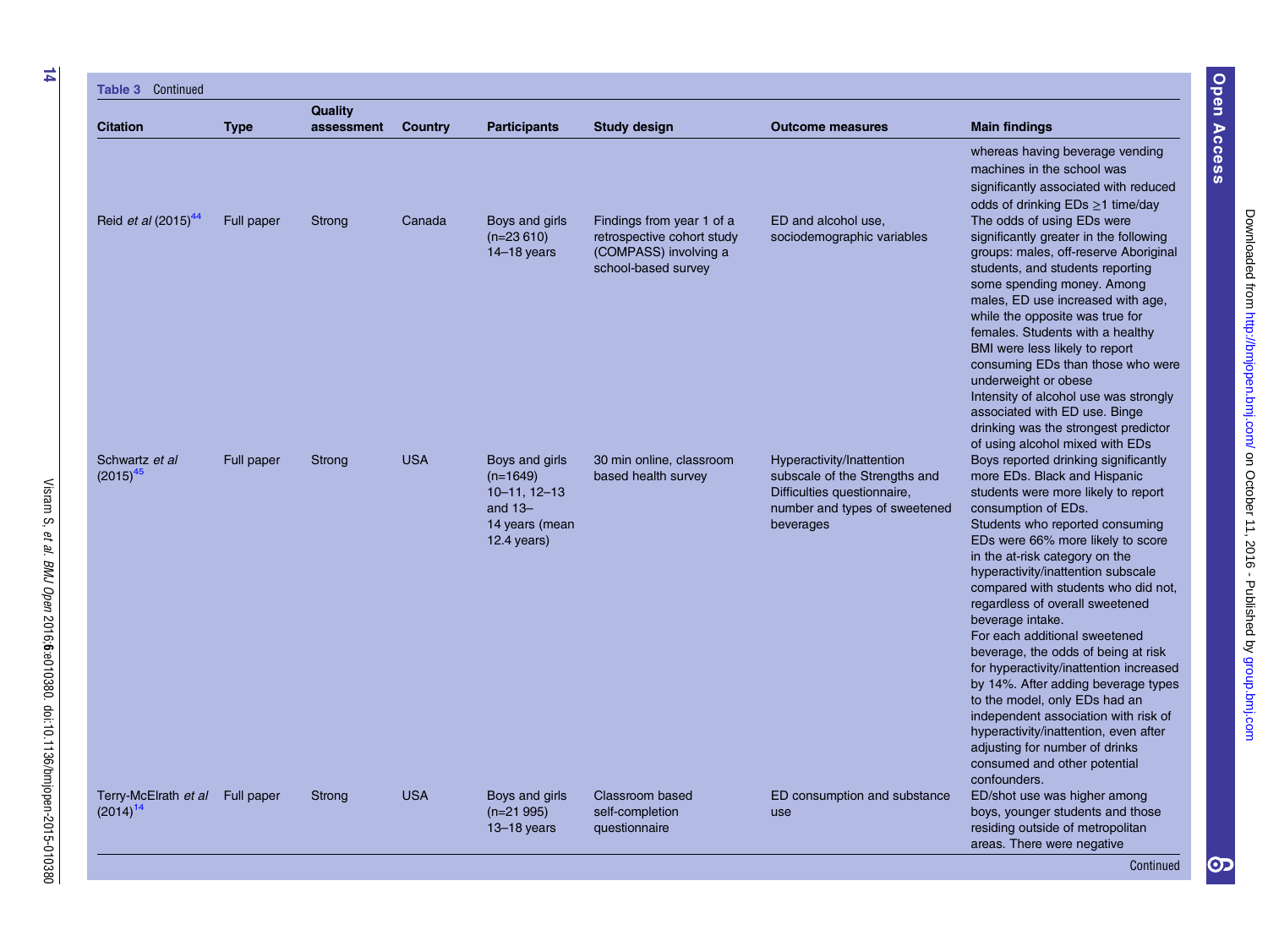#### <span id="page-15-0"></span>Table 3 Continued

|                                                      |             | <b>Quality</b> |                           |                                                                                  |                                                                                    |                                                                                                                               |                                                                                                                                                                                                                                                                                                                                                                                                                                                            |
|------------------------------------------------------|-------------|----------------|---------------------------|----------------------------------------------------------------------------------|------------------------------------------------------------------------------------|-------------------------------------------------------------------------------------------------------------------------------|------------------------------------------------------------------------------------------------------------------------------------------------------------------------------------------------------------------------------------------------------------------------------------------------------------------------------------------------------------------------------------------------------------------------------------------------------------|
| <b>Citation</b>                                      | <b>Type</b> | assessment     | Country                   | <b>Participants</b>                                                              | <b>Study design</b>                                                                | <b>Outcome measures</b>                                                                                                       | <b>Main findings</b>                                                                                                                                                                                                                                                                                                                                                                                                                                       |
|                                                      |             |                |                           |                                                                                  |                                                                                    |                                                                                                                               | relationships with two parents in the<br>home and higher average parental<br>education. Neither race/ethnicity nor<br>region was associated with ED/shot<br>use and consumption did not<br>significantly change between 2010<br>and 2011<br>ED/shot use frequency was<br>significantly and positively correlated<br>with past 30-day use frequency of all<br>substance use measures (alcohol,<br>cigarettes, marijuana and<br>amphetamines) for all grades |
| Van<br>Batenburg-Eddes<br>et al (2014) <sup>61</sup> | Full paper  | Strong         | The<br><b>Netherlands</b> | Boys and girls<br>$(n=509)$<br>$11-16$ years<br>(mean<br>13.1 years, SD<br>0.85) | Cross-sectional<br>school-based survey, part of<br>a larger longitudinal project   | Executive functions, plus<br>caffeine and ED intake                                                                           | 6% reported consuming on average<br>at least one ED a day. Problems with<br>falling asleep and waking up were<br>reported most often (23%).<br>Consuming on average one ED or<br>more a day was associated with<br>problems with self-reported<br>behaviour regulation. Participants<br>who drank at least two consumptions<br>of caffeine or ED also had more<br>problems with metacognitive skills                                                       |
| Vilija and<br><b>Romualdas</b><br>$(2014)^{54}$      | Full paper  | <b>Strong</b>  | Lithuania                 | Boys and girls<br>$(n=1747)$<br>$12 - 13$ years                                  | Cross-sectional<br>school-based study using<br>self- administered<br>questionnaire | Post-traumatic stress (PTS)<br>symptoms, lifetime traumatic<br>experiences, food frequency<br>scale, sense of coherence scale | 21.0% consumed EDs on a daily<br>basis. All lifetime traumatic events<br>were associated with unhealthy<br>foods (including EDs) and sense of<br>coherence weakened the strength of<br>the associations                                                                                                                                                                                                                                                    |

 $\bigodot$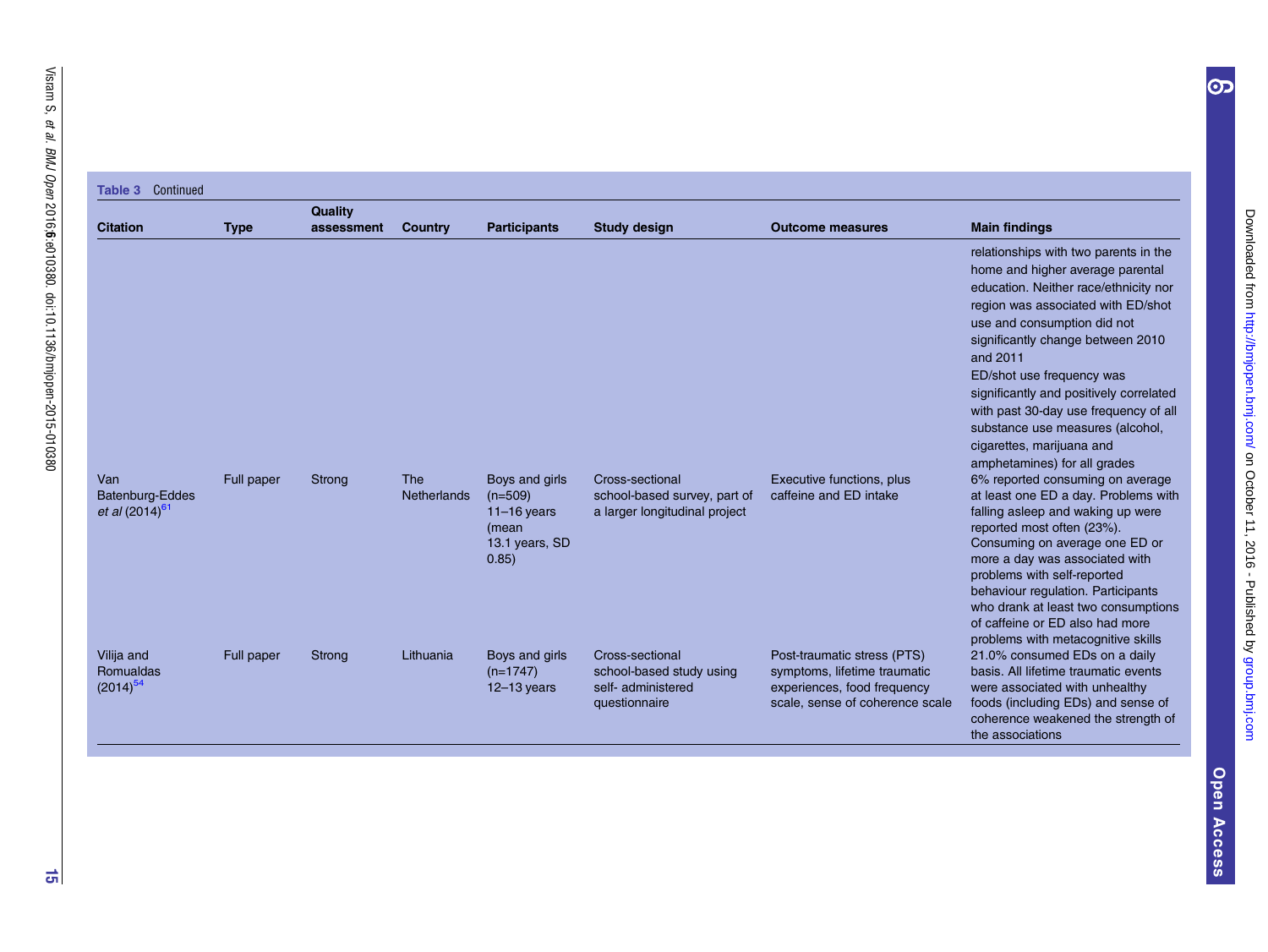| <b>Citation</b>                                   | <b>Type</b>          | <b>Quality</b><br>assessment | <b>Country</b> | <b>Participants</b>                                                                                    | <b>Study design</b>                                                                                                               | <b>Outcome measures</b>                                                                                              | <b>Main findings</b>                                                                                                                                                                                                                                                                                                                                                                                                         |
|---------------------------------------------------|----------------------|------------------------------|----------------|--------------------------------------------------------------------------------------------------------|-----------------------------------------------------------------------------------------------------------------------------------|----------------------------------------------------------------------------------------------------------------------|------------------------------------------------------------------------------------------------------------------------------------------------------------------------------------------------------------------------------------------------------------------------------------------------------------------------------------------------------------------------------------------------------------------------------|
| Choi et al<br>$(2016)^{58}$                       | Short<br>paper       | Moderate                     | <b>USA</b>     | Boys and girls<br>(n=894 at T1,<br>n=780 at T2)<br>$16 - 18$ years<br>(mean<br>17.0 years, SD<br>0.77) | Longitudinal mixed mode<br>survey (web, telephone and<br>paper) at baseline and<br>12 months                                      | Alcohol and ED use, binge<br>drinking                                                                                | ED use was positively associated<br>with alcohol use. After controlling<br>for alcohol use at baseline, the<br>effect size of ED use in the past<br>month decreased or became<br>non-significant. ED use at baseline<br>predicted the number of drinking<br>days, but not past month binge<br>drinking or average drinks per<br>drinking day, at follow-up                                                                   |
| Martz et al<br>$(2015)^{60}$                      | Full<br>paper        | Moderate                     | <b>USA</b>     | Boys and girls<br>$(n=6498)$<br>$17-18$ years                                                          | Monitoring the Futures<br>surveys completed by 12th<br>grade students in 2012 and<br>2013                                         | Use of alcohol mixed with<br>EDs (AmED), academic and<br>social factors, other<br>substance use, unsafe<br>driving   | Males had significantly greater<br>odds of any AmED use than<br>females, and White or Hispanic<br>students had significantly greater<br>odds than Black students, AmED<br>use was significantly associated<br>with greater odds of driving<br>violations and accidents after<br>alcohol use, controlling for all other<br>variables                                                                                          |
| Miyake and<br>Marmorstein<br>$(2015)^{53}$        | Full<br>paper        | Moderate                     | <b>USA</b>     | Boys and girls<br>(n=144 at T1,<br>n=127 at T2)<br>$11-13$ years                                       | Classroom-based survey at<br>baseline and 16 months                                                                               | Use of caffeinated drinks and<br>alcohol, sensation-seeking,<br>parental monitoring                                  | Frequency of ED consumption at<br>baseline predicted increases in<br>frequency of alcohol consumption<br>16 months later. Lower levels of<br>parental monitoring were<br>associated with higher levels of ED<br>consumption and later frequency of<br>alcohol use<br>There were significant associations<br>between baseline levels of<br>sensation-seeking and frequency of<br>ED consumption, but not later<br>alcohol use |
| <b>Richards and</b><br>Smith (2016) <sup>46</sup> | <b>Full</b><br>paper | Strong                       | <b>UK</b>      | Boys and girls<br>(n=2610 at T1,<br>n=2307 at T2)<br>$11-16$ years                                     | Longitudinal study of diet in<br>secondary school children,<br>using the Diet and Behaviour<br>Scale, at baseline and<br>6 months | Dietary intake of common<br>foods and drinks, exercise<br>frequency, and self-assessed<br>mental health (at T2 only) | Drinking EDs once a week or more<br>was significantly associated with<br>being male, older, having special<br>educational needs and being<br>eligible for free school meals.<br>Those who consumed EDs once a<br>week or more slept for fewer hours<br>per night, achieved lower school<br>Continued                                                                                                                         |

et al.

BMJ Open

2016;6

:e010380. doi:10.1136/bmjopen-2015-010380

[group.bmj.com](http://group.bmj.com)on October 11, 2016 - Published by<http://bmjopen.bmj.com/> Downloaded from

Open Access

Open Access

တ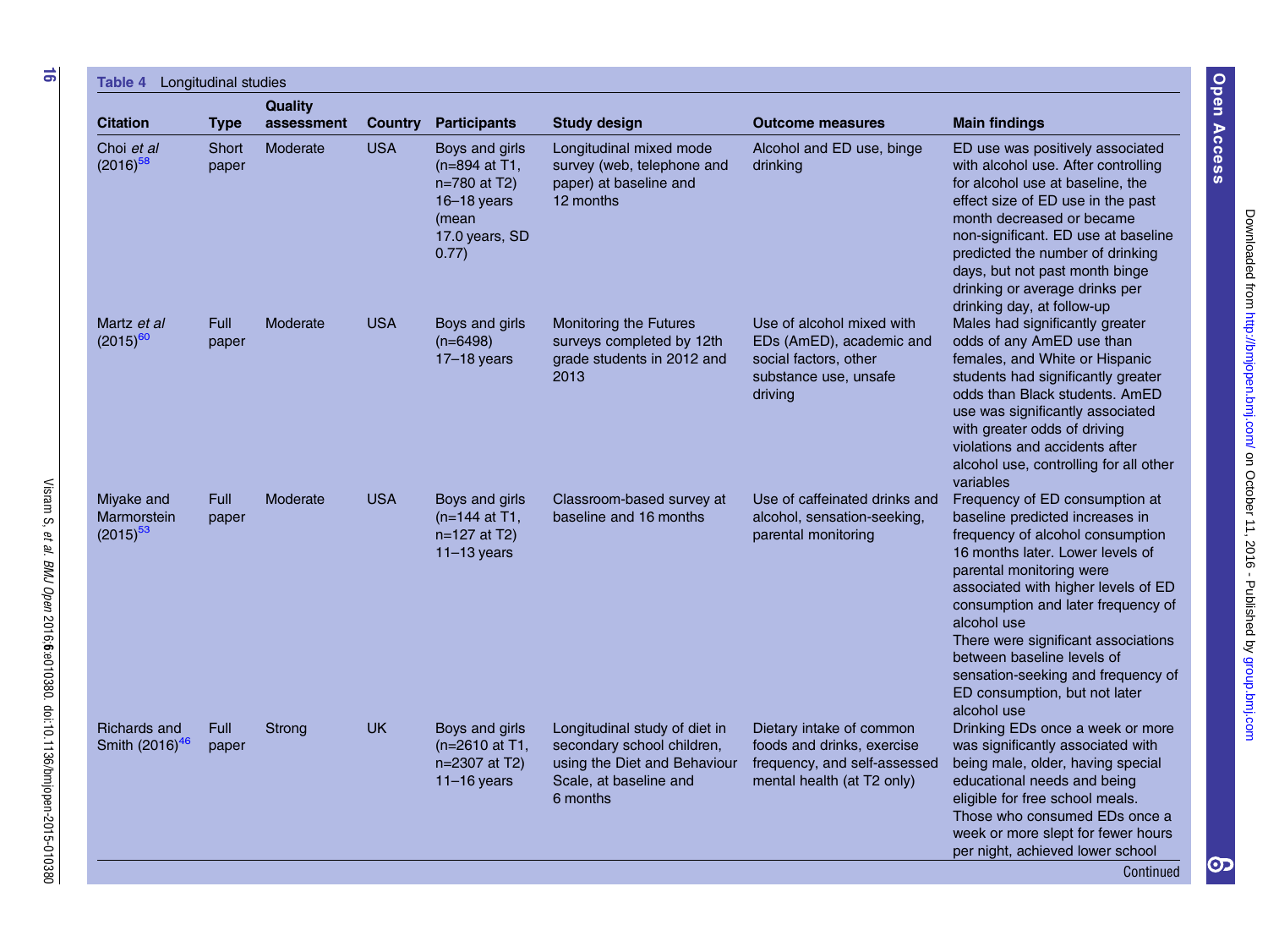|                   | <b>Main findings</b>                            | attendance, higher Junk Food | scores, and exercised more | frequently (though the latter effect | was only marginally significant) | ED consumption alone was not | predictive of stress, anxiety or | depression at 6-month follow-up. | However, in the regression | analyses, high stress levels were | associated with being a member of | the frequent EDs/infrequent | breakfast condition |  |
|-------------------|-------------------------------------------------|------------------------------|----------------------------|--------------------------------------|----------------------------------|------------------------------|----------------------------------|----------------------------------|----------------------------|-----------------------------------|-----------------------------------|-----------------------------|---------------------|--|
|                   |                                                 |                              |                            |                                      |                                  |                              |                                  |                                  |                            |                                   |                                   |                             |                     |  |
|                   | <b>Outcome measures</b>                         |                              |                            |                                      |                                  |                              |                                  |                                  |                            |                                   |                                   |                             |                     |  |
|                   | Study design                                    |                              |                            |                                      |                                  |                              |                                  |                                  |                            |                                   |                                   |                             |                     |  |
|                   |                                                 |                              |                            |                                      |                                  |                              |                                  |                                  |                            |                                   |                                   |                             |                     |  |
|                   |                                                 |                              |                            |                                      |                                  |                              |                                  |                                  |                            |                                   |                                   |                             |                     |  |
|                   | Type assessment Country Participants<br>Quality |                              |                            |                                      |                                  |                              |                                  |                                  |                            |                                   |                                   |                             |                     |  |
|                   |                                                 |                              |                            |                                      |                                  |                              |                                  |                                  |                            |                                   |                                   |                             |                     |  |
| Table 4 Continued | Citation                                        |                              |                            |                                      |                                  |                              |                                  |                                  |                            |                                   |                                   |                             |                     |  |

people aged between 11 and 18 years. Studies were largely conducted in North America (n=22) or Europe (n=12), yet all of the qualitative studies were from Australia or New Zealand (table 5). Other study contexts included the Middle East (n=5) and South America (n=1). Equal numbers of studies were rated as being of strong or moderate quality (n=23 each).

#### Effects of energy drink consumption

#### Consumption patterns and associations with health-related behaviours

Cross-sectional survey data suggest that the use of energy drinks is patterned by gender, with several studies indicating that boys were more likely to report consumption than girls, and in greater quantities.<sup>29–[46](#page-21-0)</sup> Larson et  $a<sup>33</sup>$  $a<sup>33</sup>$  $a<sup>33</sup>$ found a significant association between regular consumption and lower frequency of breakfast for girls only, while Bryant Ludden and Wolfson<sup>[36](#page-21-0)</sup> found that girls were more likely than boys to report expectations around appetite suppression. Patterns of use according to age were less clear cut, with some studies showing that consumption levels increased with age  $32^{38}$   $40^{46-5}$ and others demonstrating that the converse was true.[29 43 48 51](#page-21-0) Mixed racial and ethnic patterns were also identified. Martz et al found that black students were less likely to consume energy drinks than their white or Hispanic counterparts, whereas other studies have suggested that consumption levels are highest among black, Hispanic and/or Aboriginal students.<sup>[44 48 52](#page-21-0)</sup> Higher consumption levels were positively associated with being underweight or obese, being from a single parent family, receiving free school meals, having special educational needs and higher spending money.[44 46 48](#page-21-0)–<sup>50</sup> Young people with higher academic averages, higher sense of coherence, higher levels of parental monitoring and more educated parents were less likely to consume energy drinks.<sup>14 41</sup> <sup>48</sup> <sup>53</sup> <sup>54</sup>

The main health-related behaviours found to be positively and consistently associated with energy drink consumption were use of alcohol and/or binge drinking, smoking or susceptibility to smoking and other substance use. [14 30 33 34 38 39 41 47](#page-21-0) [55](#page-22-0)–<sup>57</sup> Recent longitudinal studies have found that the use of energy drinks at baseline predicted either number of drinking days or frequency of alcohol consumption at follow-up  $(12 \text{ or } 16 \text{ months})$ .<sup>[53](#page-21-0) [58](#page-22-0)</sup> Furthermore, young people who consumed alcohol mixed with energy drinks were more likely to feel and be perceived as more intoxicated, and to have greater odds of driving violations and accidents, after controlling for all other factors.<sup>[59 60](#page-22-0)</sup> Consumption of energy drinks has been linked to sensation-seeking,<sup>29</sup> 38 39 53 [57](#page-22-0) self-destructive behaviour,<sup>[39](#page-21-0)</sup> problems with behavioural regulation and metacognitive skills, $61$  and poor lifestyle behaviours,<sup>[49](#page-21-0)</sup> including regularly eating junk food or fast food.<sup>[46 52](#page-21-0)</sup> Al-Hazzaa *et a*<sup>[62](#page-22-0)</sup> found that energy drink use was associated with increased sedentary behaviour and with higher levels of physical activity. This finding was reinforced by Larson et  $a\ell^3$  and Park et  $al$ <sup>[52](#page-21-0)</sup> who found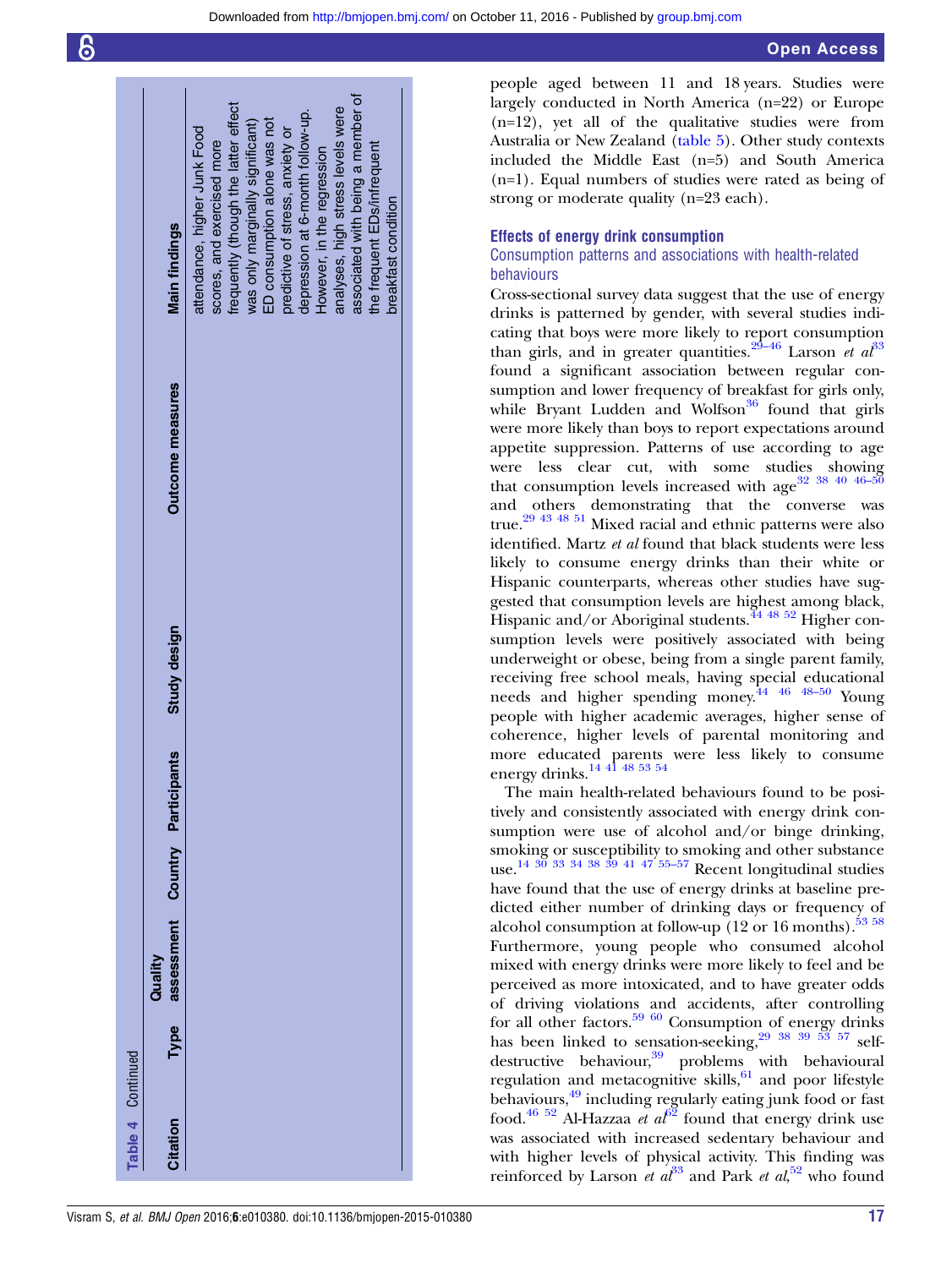| <b>Table 5</b>                           | Qualitative and mixed method studies |                              |                              |                                                              |                                                                                                     |                                                                                                                                   |                                                                                                                                                                                                                                                                                                                                                                                                                   |
|------------------------------------------|--------------------------------------|------------------------------|------------------------------|--------------------------------------------------------------|-----------------------------------------------------------------------------------------------------|-----------------------------------------------------------------------------------------------------------------------------------|-------------------------------------------------------------------------------------------------------------------------------------------------------------------------------------------------------------------------------------------------------------------------------------------------------------------------------------------------------------------------------------------------------------------|
| <b>Citation</b>                          |                                      | <b>Quality</b><br>assessment | <b>Country</b>               | <b>Participants</b>                                          | <b>Study design</b>                                                                                 | <b>Aims</b>                                                                                                                       | <b>Main findings</b>                                                                                                                                                                                                                                                                                                                                                                                              |
| <b>Bunting</b><br>et al<br>$(2013)^{68}$ | <b>Type</b><br>Full<br>paper         | Strong                       | <b>New</b><br><b>Zealand</b> | Boys and girls<br>$(n=12)$<br>$16 - 35$ years                | Focus groups stratified by<br>age (16-21, 22-28 and<br>29-35 years)                                 | To obtain participants'<br>perceptions of caffeinated<br><b>EDs</b>                                                               | Themes: advertising, age, alcohol,<br>brand, efficacy, energy-seeking, gender,<br>health, peer influence, product attributes,<br>and safety<br>Taste appeared to be the primary driver<br>motivating the purchase and repurchase<br>of EDs                                                                                                                                                                        |
| Costa<br>et al<br>$(2014)^{69}$          | Full<br>paper                        | Strong                       | Australia                    | Boys and girls<br>$(n=40)$<br>$12-15$ years                  | Focus groups                                                                                        | To explore perceptions,<br>patterns, and contexts of ED<br>use                                                                    | Themes: knowledge about ED brands<br>and content, ED use, reasons for ED<br>use, physiological effects and influences<br>on ED use<br>Participants were familiar with a range of<br>EDs and most had used them at least<br>once, but had limited knowledge of ED<br>ingredients and could not easily<br>differentiate them from other drink types                                                                 |
| Jones<br>$(2011)^{70}$                   | <b>Full</b><br>paper                 | Strong                       | Australia                    | Boys and girls<br>$(n=95)$<br>$12-14$ years<br>$15-17$ years | Focus groups (separate by<br>age and gender),<br>supplemented with school<br>and online survey data | To explore perceptions and<br>consumption of alcohol EDs<br>(AEDs)                                                                | Many participants commenting that they<br>had consumed AEDs, or seen others<br>consuming them. Findings suggest they<br>may be particularly popular among<br>young females<br>Drinking in the 15-17 age group took<br>place predominantly at parties and<br>friends' houses, as well as at family<br>gatherings<br>Only a small number of survey<br>respondents raised negative<br>consequences of consuming AEDs |
| O'Dea<br>$(2003)^{71}$                   | <b>Full</b><br>paper                 | Strong                       | Australia                    | Boys and girls<br>$(n=78)$ 11-<br>18 years                   | Focus groups                                                                                        | To explore the type of<br>nutritional supplements and<br>drinks consumed by<br>adolescents, along with<br>reasons for consumption | In the 2 weeks prior to the focus groups,<br>42.3% of participants had consumed<br>EDs (compared with 54.6% who<br>consumed sports drinks)<br>Reasons for consumption of EDs:<br>energy, taste, sports performance, soft<br>drink substitute, peer group pressure,<br>attractive packaging                                                                                                                        |

et al.

BMJ Open

2016;6

:e010380. doi:10.1136/bmjopen-2015-010380

Open Access

Open Access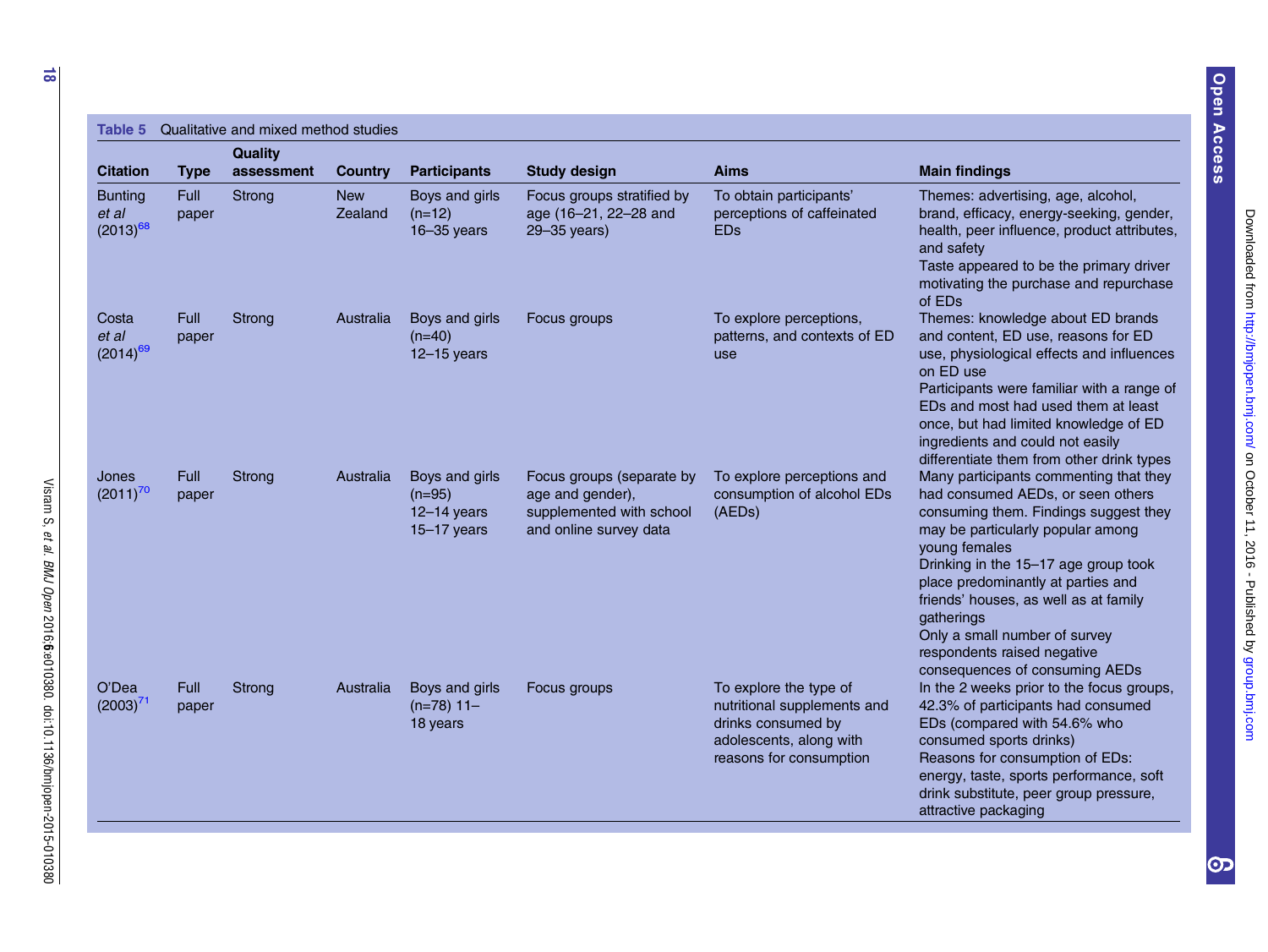that energy drink use was correlated with hours spent watching TV or playing video games, and Azagba et  $a^{48}$  $a^{48}$  $a^{48}$ and Nowak and Jasionowski, $43$  who found that consumption was more likely among young people who participated in sports, suggesting a link with diverse leisure activities.

#### Detrimental health and other effects

Using a representative sample of Finns aged 12–18 years, Huhtinen *et al*<sup>[31](#page-21-0)</sup> found that daily use of energy drinks was strongly associated with four health symptoms: headache, sleeping problems, irritation and tiredness/fatigue. Those who used energy drinks several times a day were 4.5 times as likely to experience headaches and 3.5 times as likely to experience sleeping problems, in comparison with those who did not consume these drinks. However, a more recent study found that the relationship between energy drinks and health symptoms was partly mediated through going to bed late.<sup>[63](#page-22-0)</sup> A similar survey of  $10-12$ years in Iceland found that prevalence of physical symptoms such as headaches, stomach aches and sleeping problems generally increased with greater energy drink use for boys and girls, although the frequency of these symptoms was less common among boys on all occasions  $(p<0.001)$ .<sup>[42](#page-21-0)</sup> Other cross-sectional studies have demonstrated positive correlations between energy drink consumption and sleeping problems,  $\frac{46}{61}$  $\frac{46}{61}$  $\frac{46}{61}$  self-reported medical treatment for an injury, $57$  odds of sustaining a recent or lifetime traumatic brain injury $41$  and hyperactivity/inattention symptoms.[45](#page-21-0)

The link between adverse health outcomes and ingestion of energy drinks is supported by routinely collected poison centre data from Australia and the USA.<sup>[64](#page-22-0)–66</sup> However, these are based on self-report data and the numbers are relatively small. For example, 62 children (mean age 36 months) who had accidentally ingested energy drinks were reported to the New South Wales Poisons Information Centre between 2004 and 2010.<sup>[65](#page-22-0)</sup> Fourteen had symptoms probably related to energy drink consumption—most commonly hyperactivity—and nine required assessment in hospital. In the USA, 4854 calls (0.2%) received by the National Poison Data System in 2010–2011 were for energy drink exposure cases. [64](#page-22-0) Almost half (46%) were under 6 years, but older children reported the largest proportion of moderate or major effects, such as cardiac rhythm disturbances, hypertension and hyperthermia.

#### Impact on sports performance

Of the three experimental studies identified through the review, two measured the effects of a commercially available energy drink on aspects of sports performance in junior athletes. Pre-exercise ingestion of an energy drink significantly improved handgrip force, running pace at high intensity and number of sprints during a simulated match among tennis players,<sup>[67](#page-22-0)</sup> and enhanced jump performance, mean leg muscle power output, perception of muscle power and perceived endurance among basketball players.<sup>[68](#page-22-0)</sup> However, it did not have any influence on mean running pace, peak running speed or ball velocity in the first study, or the precision of basketball shots, number of free throws per second or distances covered by the players in the second study. During the simulated tennis match, sweat rate was slightly higher in the experimental group, producing significantly higher dehydration ( $p<0.05$ ).<sup>6</sup>

#### Attitudes towards energy drink consumption

Three major themes emerged through our analysis of the qualitative or mixed method studies and relevant survey results: reasons for use; influences on use and perceived efficacy and impact.

#### Reasons for use

Taste was consistently reported as the primary driver motivating the purchase and consumption of energy drinks, with energy-seeking emerging as an important but secondary driver.<sup>[69](#page-22-0)–72</sup> Participants involved in sports, particularly boys, reported using energy drinks as stimulants to enhance their sports performance. Others described using energy drinks as an alternative to soft drinks but only when they had enough money, as they were reported to be more expensive. Typical responses included: "Wakes you up, makes you feel alert and it tastes nice"; "It makes me go hyper" and "I drink it before soccer and I don't lose energy as fast".<sup>[72](#page-22-0)</sup> Jones<sup>[71](#page-22-0)</sup> explored perceptions of alcohol-energy drinks (AEDs) among 12–17 years and suggested that young people liked them because they increased the 'fun' at parties and acted as a 'pick me up'. They also found that the packaging of AEDs (to look like soft drinks) was a factor, particularly for younger teenagers and girls.

#### Influences on use

Advertising and brand loyalty emerged as major influences on young people's use of energy drinks, with participants reporting seeing them advertised on TV, the internet, through games promotions, via sports sponsorship and in shops. In a focus group study involving three age groups (16–21, 22–28 and 29–35 years), industry marketing was seen to target specific drinks at men or women, using sexualised imagery and humour. $69$ Participants in the youngest age group appeared to be more conscious than those in the older groups of the social image they were portraying in their choices, as well as being more sensitive to peer influences when making purchasing decisions. Social situations—and spending time with friends—provided a common context for energy drink consumption across the studies. Parents also played a key role in influencing participants' use of energy drinks, either by disapproving and prohibiting or encouraging and endorsing their use. $^{70}$  $^{70}$  $^{70}$  It was generally agreed that energy drinks were easily accessible, from convenience stores or supermarkets, provided by parents, shared by siblings or friends, or obtained free at sponsored events.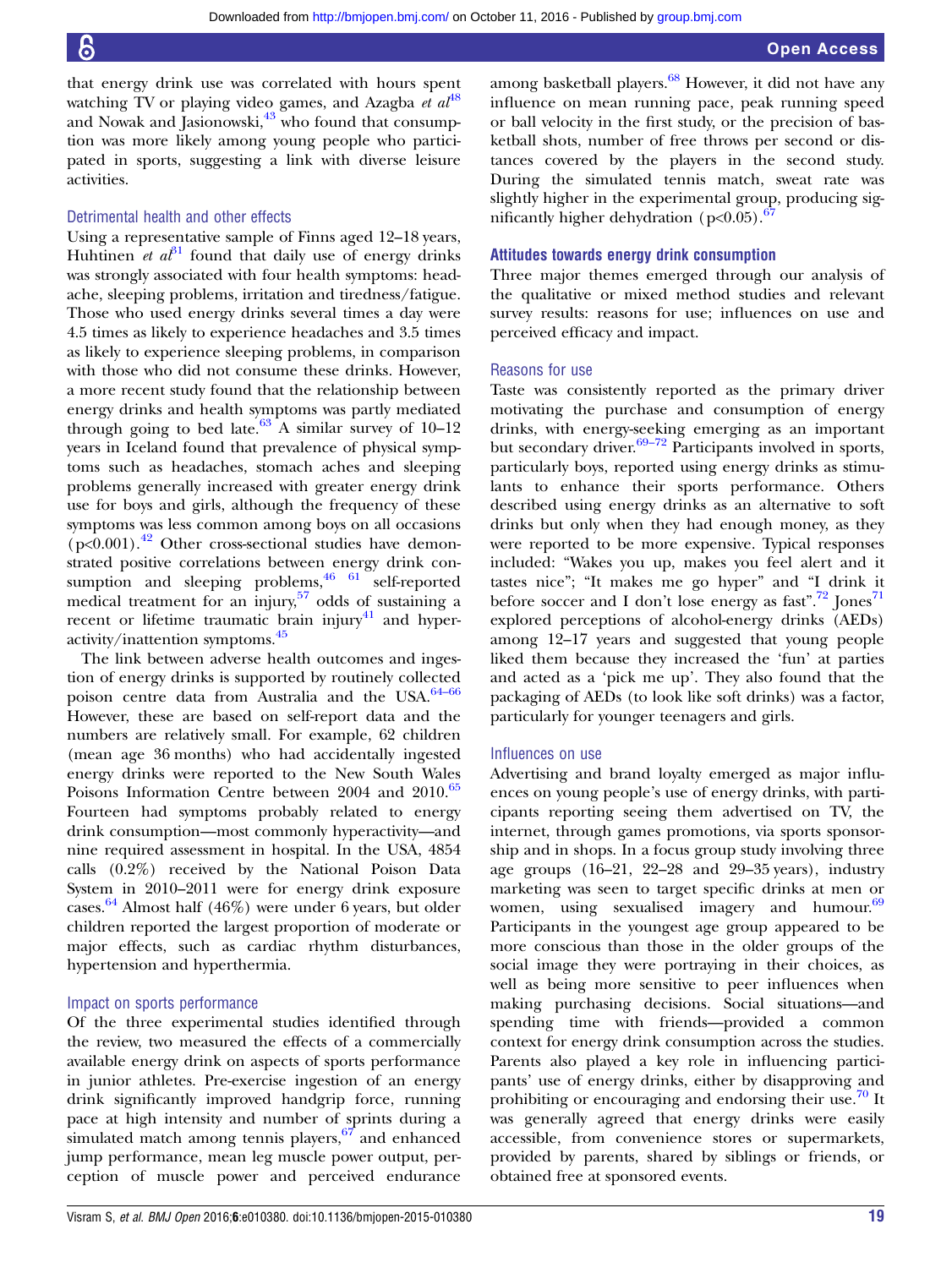#### Open Access

#### Perceived efficacy and impact

Energy drinks were perceived to confer various beneficial effects on young people's bodies and their sports performance. Participants in one study described shortterm health benefits, prevention of illness, improved immunity and a desire to rectify a poor diet.<sup>[72](#page-22-0)</sup> Others described scenarios where adults used energy drinks to effectively alleviate tiredness related to work, travel or family commitments, leading Costa et  $a\bar{l}^{70}$  $a\bar{l}^{70}$  $a\bar{l}^{70}$  to suggest that these drinks were 'normalised and perceived as necessary to meet the demands of a busy lifestyle' (p. 187). Few participants across the studies raised any negative or harmful effects, suggesting young people were either unaware of, or chose to ignore, the possible risks. Negative consequences associated with using AEDs were perceived to relate to the inclusion of a stimulant and depressant in one drink, and difficulties sleeping after consumption.<sup>[71](#page-22-0)</sup> In the study by Bunting et  $al$ ,  $69$ <sup>o</sup> more negative connotations became apparent in the older, adult age groups (22–28 and 29–35 years), who displayed greater scepticism as to whether energy drinks were safe. However, concerns regarding sugar content emerged across all groups and moderation was stressed due to the perceived risks of overconsumption, as opposed to general consumption of energy drinks. The youngest age group (16–21 years) believed these drinks were safe as they would not be on sale if caffeine levels were too high. Findings from other studies highlight limited knowledge of the ingredients of energy drinks, particularly among younger participants. $70\frac{71}{1}$ 

#### **DISCUSSION**

#### Summary of principal findings

This review set out to examine evidence of any associations between children and young people's health and well-being, social, behavioural and educational outcomes, and their consumption of energy drinks. It also sought to explore consumer experiences and attitudes towards these drinks.

The evidence demonstrates that the use of energy drinks by children and young people is associated with a number of adverse outcomes and health-damaging behaviours. A total of 410 studies were located, with 46 meeting our inclusion criteria. Two randomised controlled trials demonstrated that pre-exercise ingestion of an energy drink had a positive impact on some aspects of sports performance. However, both studies involved small numbers of elite junior athletes and the results should therefore be treated with some caution. Several cross-sectional studies indicated that energy drink use by children and young people was strongly and positively associated with higher rates of smoking, alcohol and other substance use, as well as being linked to physical health symptoms such as headaches, stomach aches, hyperactivity and insomnia. Two studies provided some evidence of a dose–response effect, although none of the studies was able to determine causality. Use was

found to be patterned by gender, with boys consuming more energy drinks than girls, and also by age, although there was some disagreement between studies on the direction of the association. Interestingly, the highest consumption levels have been observed in sedentary individuals and in physically active individuals, suggesting a link with sport as well as screen-based leisure activities. Previous qualitative studies have reported perceived beneficial effects on young people's bodies and sports performance, with little mention of any negative effects and limited knowledge of energy drink ingredients among participants. Taste and energy-seeking were identified as key drivers for consumption. Advertising and brand loyalty have been highlighted as major influences on young people's attitudes towards energy drinks, and peers, parents and siblings were also found to play an important role.

#### Comparison with other studies

This is the first comprehensive review of the scientific literature to focus exclusively on evidence relating to the consumption of energy drinks by children and young people. Previous reviews have tended to examine the benefits and risks associated with specific energy drink components, such as sugar or caffeine. These studies provide important insights but fail to account for the fact that the presence of other substances such as guarana, ginseng and taurine in variable quantities may generate uncertain interactions and exacerbate any risks.[73](#page-22-0) In addition, there is an established biochemical interaction between energy drink contents and alcohol, resulting in physical and psychological side effects and increased risk-taking behaviour.<sup>[74 75](#page-22-0)</sup> The aforementioned EFSA study found that more than half of young energy drink consumers (53%) reported co-consump-tion with alcohol.<sup>[3](#page-21-0)</sup> Qualitative studies suggest that young adults use energy drinks to continue partying and drinking alcohol over a longer period, and that they may experience negative effects ranging from difficulty sleeping to being admitted to hospital.<sup>76</sup>  $^{77}$  Further evidence is provided by the numerous clinical case reports relating to young people receiving emergency treatment for overconsumption of energy drinks with or without alcohol in recent years (for examples,  $\sec^{78-82}$  $\sec^{78-82}$  $\sec^{78-82}$ ).

Consumption of sugar-sweetened beverages by children and young people has been shown to result in greater weight gain, increased body mass index and higher incidence of type 2 diabetes.<sup>[18](#page-21-0) [83](#page-22-0)</sup> A review on the suitability of caffeinated drinks for children found that high caffeine intakes (>5 mg/kg body weight per day) were associated with an increased risk of anxiety and withdrawal symptoms.<sup>[84](#page-22-0)</sup> However, evidence from adult studies and expert panels was used to suggest that relatively small amounts of caffeine may benefit cognitive function and sports performance, as well as contributing to daily fluid intakes. Furthermore, the author was a paid member of the Tea Advisory Panel and the work was funded by the UK Tea Council. Several other studies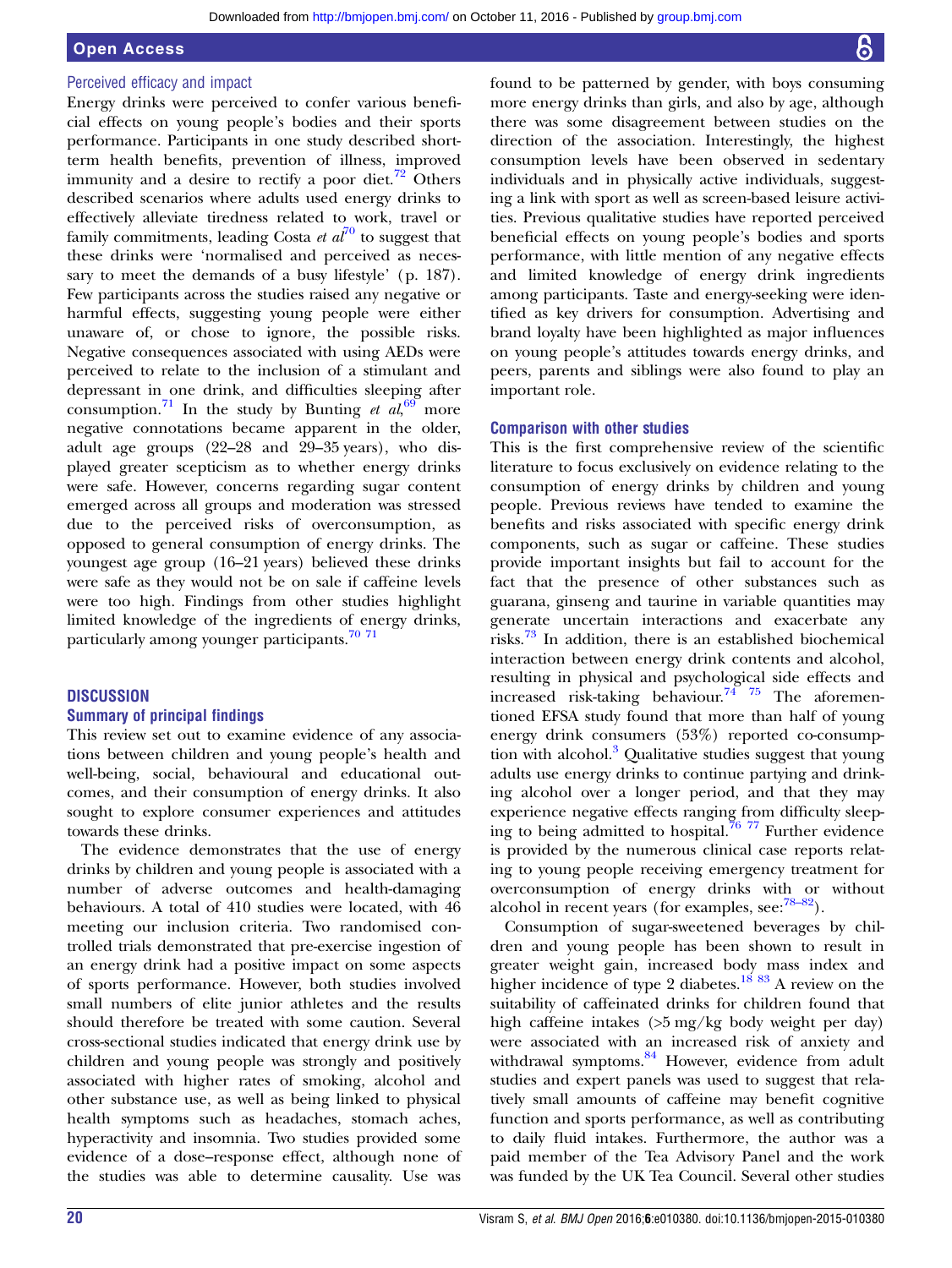<span id="page-21-0"></span>located through our review were funded by the soft drinks industry or conducted by researchers with acknowledged conflicts of interest. Previous independent reviews on energy drinks highlight a number of implications for children's health and well-being, although they also draw on expert opinion and adult studies.<sup>12</sup>  $\frac{13}{24-27}$  A report by the Committee on A report by the Committee on Nutrition and the Council on Sports Medicine and Fitness in the US raises concerns about the unintentional (through the use of energy drinks for rehydration) and intentional (through the use of energy drinks to combat fatigue) ingestion of potentially large amounts of caffeine and other stimulant substances.<sup>12</sup> They suggest that paediatricians have a role to play in educating children and parents on the differences between sports and energy drinks, and to counsel that routine ingestion of sugar-sweetened beverages should be avoided or restricted.

#### Strengths and limitations of the study

The strengths of our review include the comprehensiveness of our searches, the systematic study selection process and rigorous synthesis methods used. The review was undertaken by a multidisciplinary team of independent academic researchers. The inclusion of qualitative research exploring children and young people's views on energy drinks, alongside quantitative studies on health and other effects associated with their consumption, helps to enhance the relevance of the findings for the design and evaluation of future policy and practice interventions.

As with any literature review, the strength of our conclusions is limited by the quality of the individual studies, which varied. The small sample sizes in the experimental and retrospective studies, reliance on selfreport data in many of the observational studies and small number of qualitative studies located are all limitations of the review. Very few of the included studies examined educational or social outcomes, highlighting a need for further research that examines the short-term and long-term impact of energy drinks in relation to a wider range of outcomes. Almost half of the studies were conducted in North America and most involved high school students rather than younger children. Owing to time and resource constraints, we excluded non-English language publications and may not have identified all unpublished studies.

#### Conclusion and policy implications

This review adds to the growing evidence base on the health effects associated with energy drink consumption and suggests that there may be more negative than positive implications for children and young people. However, factors such as taste, brand loyalty and perceived beneficial effects help to enhance their popularity among young consumers. Consideration of the

patterns and reasons for energy drink consumption identified in this review may help future interventions to ensure appropriate behaviours are targeted and are relevant to the population. Gender was identified as an important factor, in combination with gendered marketing and perceived links to sports performance, particularly among boys. The challenge for policies and interventions that seek to address this issue is to recognise the complexities of children and young people's consumption choices. Although health education targeting individuals is unlikely to achieve a substantial impact, definitive information about the safety of energy drink consumption should be provided by healthcare and other professionals, who may in turn need guidance, for example, from the UK National Institute of Health and Care Excellence (NICE). More research is needed to explore the longer-term health impacts, given that childhood and adolescence are critical yet understudied periods in the development of health-related behaviours. The potential effects of heavy and long-term energy drink consumption on child development, behaviour and educational outcomes also warrant further study.

#### Author affiliations

<sup>1</sup>School of Medicine, Pharmacy and Health, Durham University Queen's Campus, Stockton-on-Tees, UK

<sup>2</sup>Fuse (UKCRC Centre for Translational Research in Public Health), Newcastle University, Newcastle-upon-Tyne, UK

<sup>3</sup>School of Health and Social Care, Teesside University, Middlesbrough, UK 4 Department of Psychology, Durham University, Durham, UK

Contributors SV, AAL, MC and DMR designed the study and obtained funding. SV wrote the review protocol and conducted the searches. SV, DMR, MC and AAL screened titles and full papers, assessed study quality, extracted data and undertook the narrative synthesis. SJC provided administrative and technical support. All authors contributed to the drafting of the paper and approved the final submitted version. The authors of this manuscript take responsibility for the integrity of the data and the accuracy of the data analysis.

Funding The review was funded as part of a larger study by The Children's Foundation (registered charity no. 1000013). AAL and MC are members of Fuse (UKCRC Centre for Translational Research in Public Health), and SV is an associate member. Funding for Fuse comes from the British Heart Foundation, Cancer Research UK, Economic and Social Research Council, Medical Research Council, and the National Institute for Health Research, under the auspices of the UK Clinical Research Collaboration, and is gratefully acknowledged (MRC grant number MR/K02325X/1).

Disclaimer This paper reports independent research commissioned and funded by The Children's Foundation Child Health Research Programme 2013–2014. The funders had no role in the study design, data collection and analysis, or preparation of any publications or dissemination materials. The views expressed in this publication are those of the authors and not necessarily those of The Children's Foundation or any other funder.

Competing interests None declared.

Provenance and peer review Not commissioned; externally peer reviewed.

Data sharing statement No additional data are available.

**Open Access** This is an Open Access article distributed in accordance with the terms of the Creative Commons Attribution (CC BY 4.0) license, which permits others to distribute, remix, adapt and build upon this work, for commercial use, provided the original work is properly cited. See: [http://](http://creativecommons.org/licenses/by/4.0/) [creativecommons.org/licenses/by/4.0/](http://creativecommons.org/licenses/by/4.0/)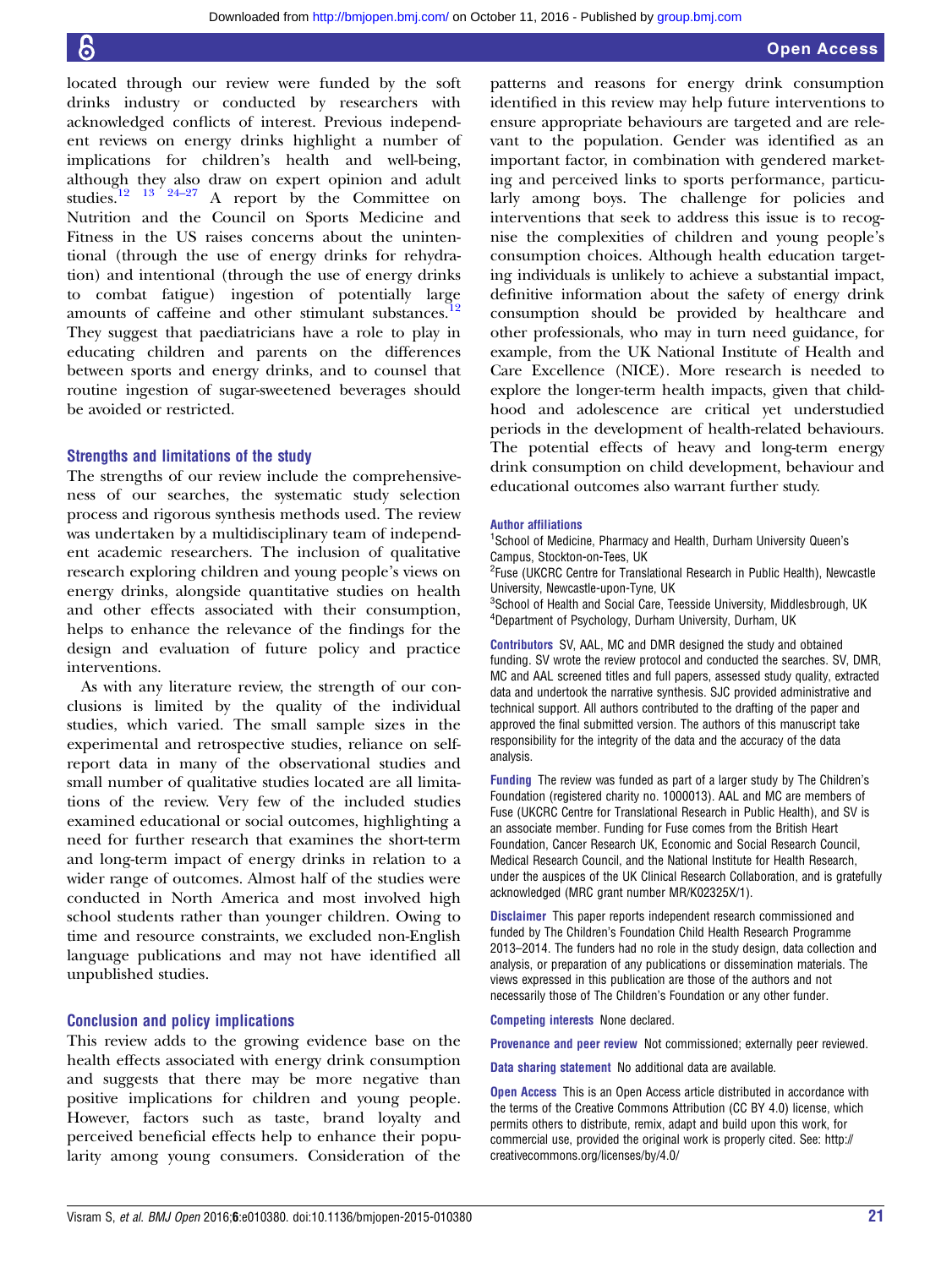#### **REFERENCES**

<span id="page-22-0"></span>Open Access

- 1. BSDA. Code of practice on energy drinks. London: British Soft Drinks Association, 2015.
- 2. BDSA. Changing Tastes. The UK Soft Drinks Annual Report 2015. London: British Soft Drinks Association, 2015.
- 3. Nomisma-Arete Consortium. External scientific report. Gathering consumption data on specific consumer groups of energy drinks. Parma, Italy: European Food Safety Authority, 2013.
- 4. Alford C, Cox H, Wescott R. The effects of red bull energy drink on human performance and mood. [Amino Acids](http://dx.doi.org/10.1007/s007260170021) 2001;21: 139–50.
- 5. Ganio MS, Klau JF, Casa DJ. Effect of caffeine on sport-specific endurance performance: a systematic review. [J Strength Cond Res](http://dx.doi.org/10.1519/JSC.0b013e31818b979a) 2009;23:315–24.
- 6. Peeling P, Dawson B. Influence of caffeine ingestion on perceived mood states, concentration, and arousal levels during a 75-min university lecture. Adv Physiol Educ 2007;31:332–5.
- 7. Scholey AB, Kennedy DO. Cognitive and physiological effects of an 'energy drink': an evaluation of the whole drink and of glucose, caffeine and herbal flavouring fractions. [Psychopharmacology \(Berl\)](http://dx.doi.org/10.1007/s00213-004-1935-2) 2004;176:320–30.
- 8. Ishak WW, Ugochukwu C, Bagot K, et al. Energy drinks: psychological effects and impact on well-being and quality of life-a literature review. Innov Clin Neurosci 2012;9:25–34.
- 9. Oddy WH, O'Sullivan TA. Energy drinks for children and adolescents. BMJ 2009;339:b5268.
- 10. Smithers R. Call for ban on selling 'addictive' energy drinks to children. The Guardian 26 February 2015.
- 11. Tibbetts G. Teenager collapsed after becoming addicted to Red Bull. The Telegraph 21 November 2008.
- 12. Committee on Nutrition and the Council on Sports Medicine and Fitness. Sports drinks and energy drinks for children and adolescents: are they appropriate? [Pediatrics](http://dx.doi.org/10.1542/peds.2011-0965) 2011;127:1182-9.
- 13. Seifert SM, Schaechter JL, Hershorin ER, et al. Health effects of energy drinks on children, adolescents, and young adults. [Pediatrics](http://dx.doi.org/10.1542/peds.2009-3592) 2011;127:511–28.
- 14. Terry-McElrath YM, O'Malley PM, Johnston LD. Energy drinks, soft drinks, and substance use among United States secondary school students. [J Addict Med](http://dx.doi.org/10.1097/01.ADM.0000435322.07020.53) 2014;8:6-13.
- 15. Harris R, Nicoll AD, Adair PM, et al. Risk factors for dental caries in young children: a systematic review of the literature. Community Dent Health 2004;21(1 Suppl):71–85.
- 16. Ludwig D, Peterson K, Gortmaker S. Relation between consumption of sugar-sweetened drinks and childhood obesity: a prospective, observational analysis. [Lancet](http://dx.doi.org/10.1016/S0140-6736(00)04041-1) 2001;357:505–8.
- 17. Mrdjenovic G, Levitsky DA. Nutritional and energetic consequences of sweetened drink consumption in 6- to 13-year-old children. [J Pediatr](http://dx.doi.org/10.1067/mpd.2003.200) 2003;142:604–10.
- 18. Scientific Advisory Committee on Nutrition. Carbohydrates and health. London: TSO, 2015.
- 19. Civil Service. What is a Rapid Evidence Assessment? [http://www.](http://www.civilservice.gov.uk/networks/gsr/resources-and-guidance/rapid-evidence-assessment/what-is) [civilservice.gov.uk/networks/gsr/resources-and-guidance/](http://www.civilservice.gov.uk/networks/gsr/resources-and-guidance/rapid-evidence-assessment/what-is) [rapid-evidence-assessment/what-is](http://www.civilservice.gov.uk/networks/gsr/resources-and-guidance/rapid-evidence-assessment/what-is) (accessed 13 Jun 2014).
- 20. Watt A, Cameron A, Sturm L, et al. Rapid versus full systematic reviews: validity in clinical practice? [ANZ J Surg](http://dx.doi.org/10.1111/j.1445-2197.2008.04730.x) 2008;78:1037-40.
- 21. Parkill AF, Clavisi R, Pattuwage L, et al. Searches for evidence mapping: effective, shorter, cheaper. [J Med Libr Assoc](http://dx.doi.org/10.3163/1536-5050.99.2.008) 2011;99:157–60.
- 22. CASP. CASP Checklists. 2014. [http://www.casp-uk.net/#!](http://www.casp-uk.net/#!casp-tools-checklists/c18f8) [casp-tools-checklists/c18f8](http://www.casp-uk.net/#!casp-tools-checklists/c18f8) (accessed 16 Jun 2014).
- 23. Effective Public Health Practice Project. Quality assessment tool for quantitative studies. Ontario, Canada: Public Health Research, Education and Development Program (PHRED), 2009.
- 24. Alsunni AA. Energy drink consumption: beneficial and adverse health effects. Int J Health Sci (Qassim) 2015;9:468-47
- 25. Breda JJ, Whiting SH, Encarnação R, et al. Energy drink consumption in Europe: a review of the risks, adverse health effects, and policy options to respond. [Front Public Health](http://dx.doi.org/10.3389/fpubh.2014.00134) 2014;2:134.
- 26. Ibrahim NK, Iftikhar R. Energy drinks: Getting wings but at what health cost? [Pak J Med Sci](http://dx.doi.org/10.12669/pjms.306.5396) 2014;30:1415-19.
- 27. Owens JA, Mindell J, Baylor A. Effect of energy drink and caffeinated beverage consumption on sleep, mood, and performance in children and adolescents. [Nutr Rev](http://dx.doi.org/10.1111/nure.12150) 2014;72:65-71.
- 28. Popay J, Roberts H, Sowden A, et al. Guidance on the Conduct of Narrative Synthesis in Systematic Reviews. A Product from the ESRC Methods Programme. Swindon: Economic and Social Research Council (ESRC), 2006.
- 29. Azagba S, Langille D, Asbridge M. An emerging adolescent health risk: caffeinated energy drink consumption patterns among high school students. [Prev Med](http://dx.doi.org/10.1016/j.ypmed.2014.01.019) 2014;62:54-9.
- 30. Gambon DL, Brand HS, Boutkabout C, et al. Patterns in consumption of potentially erosive beverages among adolescent school children in the Netherlands. [Int Dent J](http://dx.doi.org/10.1111/j.1875-595X.2011.00067.x) 2011;61:247-51.
- 31. Huhtinen H, Lindfors P, Rimpelä A. Adolescents' use of energy drinks and caffeine induced health complaints in Finland. Eur J Public Health 2013;23(Suppl 1):166.
- 32. Kumar GS, Park S, Onufrak S. Association between reported screening and counseling about energy drinks and energy drink intake among U.S. adolescents. [Patient Educ Couns](http://dx.doi.org/10.1016/j.pec.2013.09.026) 2014;94:250–4.
- 33. Larson N, DeWolfe J, Story M, et al. Adolescent consumption of sports and energy drinks: linkages to higher physical activity, unhealthy beverage patterns, cigarette smoking, and screen media use. *[J Nutr Educ Behav](http://dx.doi.org/10.1016/j.jneb.2014.02.008)* 2014;46:181-7.
- 34. Locatelli D, Sanchez Z, Opaleye E, et al. Socioeconomic influences on alcohol use patterns among private school students in São Paulo. [Rev Bras Psiquiatr](http://dx.doi.org/10.1590/S1516-44462012000200012) 2012;34:193-200.
- Musaiger O, Zagzoog N. Knowledge, attitudes and practices toward energy damong adolescents in Saudi Arabia. [Glob J Health Sci](http://dx.doi.org/10.5539/gjhs.v6n4p42)  $2014.642 - 6$
- 36. Bryant Ludden A, Wolfson AR. Understanding adolescent caffeine use: connecting use patterns with expectancies, reasons, and sleep. [Health Educ Behav](http://dx.doi.org/10.1177/1090198109341783) 2010;37:330–42.
- 37. Temple JL, Dewey AM, Briatico LN. Effects of acute caffeine administration on adolescents. [Exp Clin Psychopharmacol](http://dx.doi.org/10.1037/a0021651) 2010;18:510–20.
- 38. Emond JA, Gilbert-Diamond D, Tanski SE, et al. Energy drink consumption and the risk of alcohol use disorder among a national sample of adolescents and young adults. [J Pediatr](http://dx.doi.org/10.1016/j.jpeds.2014.08.050) 2014;165:1194–200.
- 39. Evren C, Evren B. Energy-drink consumption and its relationship with substance use and sensation seeking among 10th grade students in Istanbul. [Asian J Psychiatr](http://dx.doi.org/10.1016/j.ajp.2015.05.001) 2015:15:44-50.
- 40. Gallimberti L, Buja A, Chindamo S, et al. Prevalence of substance use and abuse in late childhood and early adolescence: what are the implications? [Prev Med Rep](http://dx.doi.org/10.1016/j.pmedr.2015.09.018) 2015;2:862-7.
- Ilie G, Boak A, Mann RE, et al. Energy drinks, alcohol, sports and traumatic brain injuries among adolescents. [PLoS ONE](http://dx.doi.org/10.1371/journal.pone.0135860) 2015;10: e0135860.
- 42. Kristjansson AL, Sigfusdottir ID, Mann MJ, et al. Caffeinated sugar-sweetened beverages and common physical complaints in Icelandic children aged 10-12 years. [Prev Med](http://dx.doi.org/10.1016/j.ypmed.2013.10.011) 2014;58:40-4.
- 43. Nowak D, Jasionowski A. Analysis of the consumption of caffeinated energy drinks among Polish adolescents. [Int J Environ Res Public](http://dx.doi.org/10.3390/ijerph120707910) [Health](http://dx.doi.org/10.3390/ijerph120707910) 2015;12:7910–21.
- 44. Reid JL, Hammond D, McCrory C, et al. Use of caffeinated energy drinks among secondary school students in Ontario: prevalence and correlates of using energy drinks and mixing with alcohol. [Can](http://dx.doi.org/10.17269/cjph.106.4684) [J Public Health](http://dx.doi.org/10.17269/cjph.106.4684) 2015;106:e101–8.
- 45. Schwartz DL, Gilstad-Hayden K, Carroll-Scott A, et al. Energy drinks and youth self-reported hyperactivity/inattention symptoms. [Acad](http://dx.doi.org/10.1016/j.acap.2014.11.006) [Pediatr](http://dx.doi.org/10.1016/j.acap.2014.11.006) 2015;15:297–304.
- 46. Richards G, Smith AP. Breakfast and energy drink consumption in secondary school children: breakfast omission, in isolation or in combination with frequent energy drink use, is associated with stress, anxiety, and depression cross-sectionally, but not at 6-month follow-up. [Front Psychol](http://dx.doi.org/10.3389/fpsyg.2016.00106) 2016;7:106.
- 47. Gallimberti L, Buja A, Chindamo S, et al. Energy drink consumption in children and early adolescents. [Eur J Pediatr](http://dx.doi.org/10.1007/s00431-013-2036-1) 2013;172:1335-40.
- Azagba S, Langille D, Asbridge M. The consumption of alcohol mixed with energy drinks: prevalence and key correlates among Canadian high school students. [CMAJ Open](http://dx.doi.org/10.9778/cmajo.20120017) 2013;1:E19–26.
- 49. Faris MeAI, Epuru S, Al-Shimmari S, et al. Alarming high levels of energy drinks consumption among school children in Hail, northern of Saudi Arabia. Int J Child Health Nutr 2015;4:1-13.
- 50. Magnezi R, Bergman LC, Grinvald-Fogel H, et al. A survey of energy drink and alcohol mixed with energy drink consumption. [Isr J Health Policy Res](http://dx.doi.org/10.1186/s13584-015-0052-5) 2015;4:55.
- 51. Arria AM, Bugbee BA, Caldeira KM, et al. Evidence and knowledge gaps for the association between energy drink use and high-risk behaviors among adolescents and young adults. [Nutr Rev](http://dx.doi.org/10.1111/nure.12129) 2014;72 (Suppl 1):87–97.
- 52. Park S, Blanck HM, Sherry B, et al. Factors associated with sugar-sweetened beverage intake among United States high school students. *[J Nutr](http://dx.doi.org/10.3945/jn.111.148536)* 2012;142:306-12.
- 53. Miyake ER, Marmorstein NR. Energy drink consumption and later alcohol use among early adolescents. [Addict Behav](http://dx.doi.org/10.1016/j.addbeh.2014.12.009) 2015;43:60-5.
- 54. Vilija M, Romualdas M. Unhealthy food in relation to posttraumatic stress symptoms among adolescents. [Appetite](http://dx.doi.org/10.1016/j.appet.2013.12.002) 2014;74:86–91.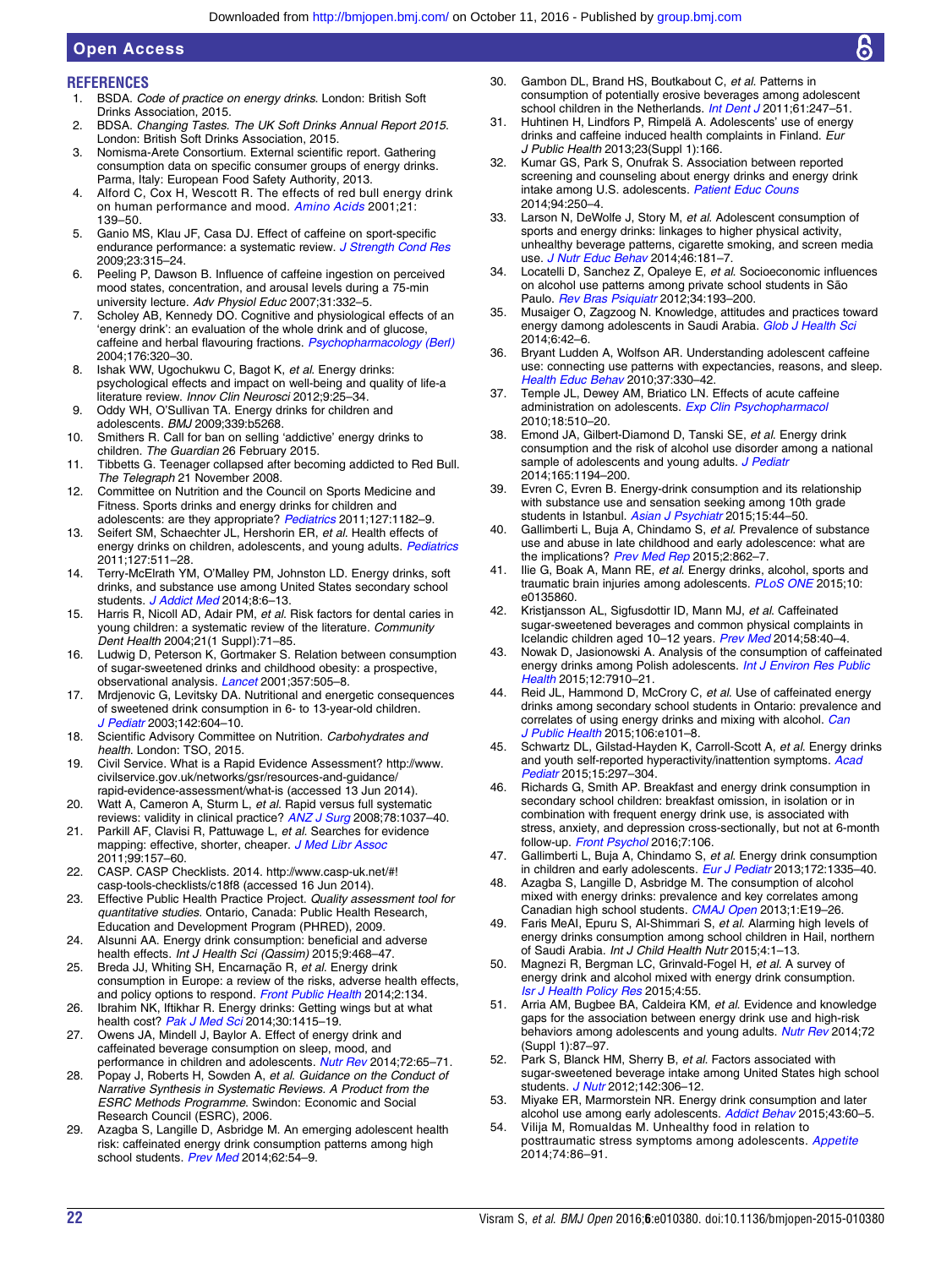- 55. Azagba S, Sharaf MF. Is alcohol mixed with energy drinks consumption associated with susceptibility to smoking? [Prev Med](http://dx.doi.org/10.1016/j.ypmed.2014.01.013) 2014;61:26–8.
- 56. Cotter BV, Jackson DA, Merchant RC, et al. Energy drink and other substance use among adolescent and young adult emergency department patients. [Pediatr Emerg Care](http://dx.doi.org/10.1097/PEC.0b013e3182a6403d) 2013;29:1091-7.
- 57. Hamilton HA, Boak A, Ilie G, et al. Energy drink consumption and associations with demographic characteristics, drug use and injury among adolescents. Can J Public Health 2013;104: e496–501.
- 58. Choi HJ, Wolford-Clevenger C, Brem MJ, et al. The temporal association between energy drink and alcohol use among adolescents: a short communication. [Drug Alcohol Depend](http://dx.doi.org/10.1016/j.drugalcdep.2015.11.009) 2016;158:164–6.
- 59. Lubman DI, Droste N, Pennay A, et al. High rates of alcohol consumption and related harm at schoolies week: a portal study. [Aust N Z J Public Health](http://dx.doi.org/10.1111/1753-6405.12266) 2014;38:536-41.
- 60. Martz ME, Patrick ME, Schulenberg JE. Alcohol mixed energy drink use among US. 12th-grade students: prevalence, correlates, and associations with unsafe driving. [J Adolesc Health](http://dx.doi.org/10.1016/j.jadohealth.2015.01.019) 2015;56: 557–63.
- 61. Van Batenburg-Eddes T, Lee NC, Weeda WD, et al. The potential adverse effect of energy drinks on executive functions in early adolescence. [Front Psychol](http://dx.doi.org/10.3389/fpsyg.2014.00457) 2014;5:457.
- 62. Al-Hazzaa HM, Al-Sobayel HI, Abahussain NA, et al. Association of dietary habits with levels of physical activity and screen time among adolescents living in Saudi Arabia. [J Hum Nutr Diet](http://dx.doi.org/10.1111/jhn.12147) 2014;27(Suppl 2):204–13.
- 63. Koivusilta L, Kuoppamäki H, Rimpelä A. Energy drink consumption, health complaints and late bedtime among young adolescents. [Int J Public Health](http://dx.doi.org/10.1007/s00038-016-0797-9) 2016;61:299–306.
- 64. Seifert SM, Seifert SA, Schaechter JL, et al. An analysis of energy-drink toxicity in The National Poison Data System. [Clin](http://dx.doi.org/10.3109/15563650.2013.820310) [Toxicol \(Phila\)](http://dx.doi.org/10.3109/15563650.2013.820310) 2013;51:566–74.
- 65. Gunja N, Brown JA. Energy drinks: health risks and toxicity. [Med](http://dx.doi.org/10.5694/mja11.10838) [J Aust](http://dx.doi.org/10.5694/mja11.10838) 2012;196:46-9.
- 66. Hernandez RA, Villarreal CL, Fernandez MC. Poison center data identifies increase in energy drink consumption and teens as highest at-risk group. Clin Toxicol 2009;47:756.
- 67. Gallo-Salazar C, Areces F, Abián-Vicén J, et al. Enhancing physical performance in elite junior tennis players with a caffeinated energy drink. *[Int J Sports Physiol Perform](http://dx.doi.org/10.1123/ijspp.2014-0103)* 2015;10:305-10.
- 68. Abian-Vicen J, Puente C, Salinero JJ, et al. A caffeinated energy drink improves jump performance in adolescent basketball players. [Amino Acids](http://dx.doi.org/10.1007/s00726-014-1702-6) 2014;46:1333-41.
- 69. Bunting H, Baggett A, Grigor J. Adolescent and young adult perceptions of caffeinated energy drinks. A qualitative approach. [Appetite](http://dx.doi.org/10.1016/j.appet.2013.02.011) 2013;65:132–8.
- 70. Costa BM, Hayley A, Miller P. Young adolescents' perceptions, patterns, and contexts of energy drink use. A focus group study. [Appetite](http://dx.doi.org/10.1016/j.appet.2014.05.013) 2014;80:183-9.
- 71. Jones SC. 'You wouldn't know it had alcohol in it until you read the can': adolescents and alcohol-energy drinks. [Australas Market J](http://dx.doi.org/10.1016/j.ausmj.2011.05.) 2011;19:189–95. 005
- 72. O'Dea JA. Consumption of nutritional supplements among adolescents: usage and perceived benefits. [Health Educ Res](http://dx.doi.org/10.1093/her/18.1.98) 2003;18:98–107.
- 73. Sanchis-Gomar F, Pareja-Galeano H, Cervellin G, et al. Energy drink overconsumption in adolescents: implications for arrhythmias and other cardiovascular events. [Can J Cardiol](http://dx.doi.org/10.1016/j.cjca.2014.12.019) 2015;31:572-5.
- Patrick ME, Maggs JL. Energy drinks and alcohol: links to alcohol behaviors and consequences across 56 days. *[J Adolesc Health](http://dx.doi.org/10.1016/j.jadohealth.2013.09.013)* 2013;54:454–9.
- 75. Peacock A, Bruno R, Martin FH. The subjective physiological, psychological, and behavioural risk-taking consequences of alcohol and energy drink co-ingestion. [Alcohol Clin Exp Res](http://dx.doi.org/10.1111/j.1530-0277.2012.01820.x) 2012;36:2008–15.
- 76. Jones S, Barrie L, Berry N. Why (not) alcohol energy drinks? A qualitative study with Australian university students. [Drug Alcohol](http://dx.doi.org/10.1111/j.1465-3362.2011.00319.x) [Rev](http://dx.doi.org/10.1111/j.1465-3362.2011.00319.x) 2012;31:281–7.
- Pennay A, Lubman D. Alcohol and energy drinks: a pilot study exploring patterns of consumption, social contexts, benefits and harms. **[BMC Res Notes](http://dx.doi.org/10.1186/1756-0500-5-369)** 2012:5:369.
- 78. Di Rocco JR, During A, Morelli PJ, et al. Atrial fibrillation in healthy adolescents after highly caffeinated beverage consumption: two case reports. [J Med Case Rep](http://dx.doi.org/10.1186/1752-1947-5-18) 2011;5:18.
- 79. Dufendach KA, Horner JM, Cannon BC, et al. Congenital type 1 long QT syndrome unmasked by a highly caffeinated energy drink. [Heart Rhythm](http://dx.doi.org/10.1016/j.hrthm.2011.10.011) 2012;9:285-8.
- 80. Schöffl I, Kothmann JF, Schöffl V, et al. 'Vodka energy': too much for the adolescent nephron? [Pediatrics](http://dx.doi.org/10.1542/peds.2010-2677) 2011:128:e227-31.
- 81. Terlizzi R, Rocchi C, Serra M, et al. Reversible postural tachycardia syndrome due to inadvertent overuse of Red Bull. [Clin Auton Res](http://dx.doi.org/10.1007/s10286-008-0483-y) 2008;18:221–3.
- Yazdi AS, Mayser P, Sander CA. Lichen aureus with clonal T cells in a child possibly induced by regular consumption of an energy drink. [J Cutan Pathol](http://dx.doi.org/10.1111/j.1600-0560.2007.00918.x) 2008;35:960–2.
- 83. Imamura F, O'Connor L, Ye Z, et al. Consumption of sugar sweetened beverages, artificially sweetened beverages, and fruit juice and incidence of type 2 diabetes: systematic review, meta-analysis, and estimation of population attributable fraction. [BMJ](http://dx.doi.org/10.1136/bmj.h3576) 2015;351:h3576.
- 84. Ruxton C. The suitability of caffeinated drinks for children: a systematic review of randomised controlled trials, observational studies and expert panel quidelines. [J Hum Nutr Diet](http://dx.doi.org/10.1111/jhn.12172) 2013;27:342–57.